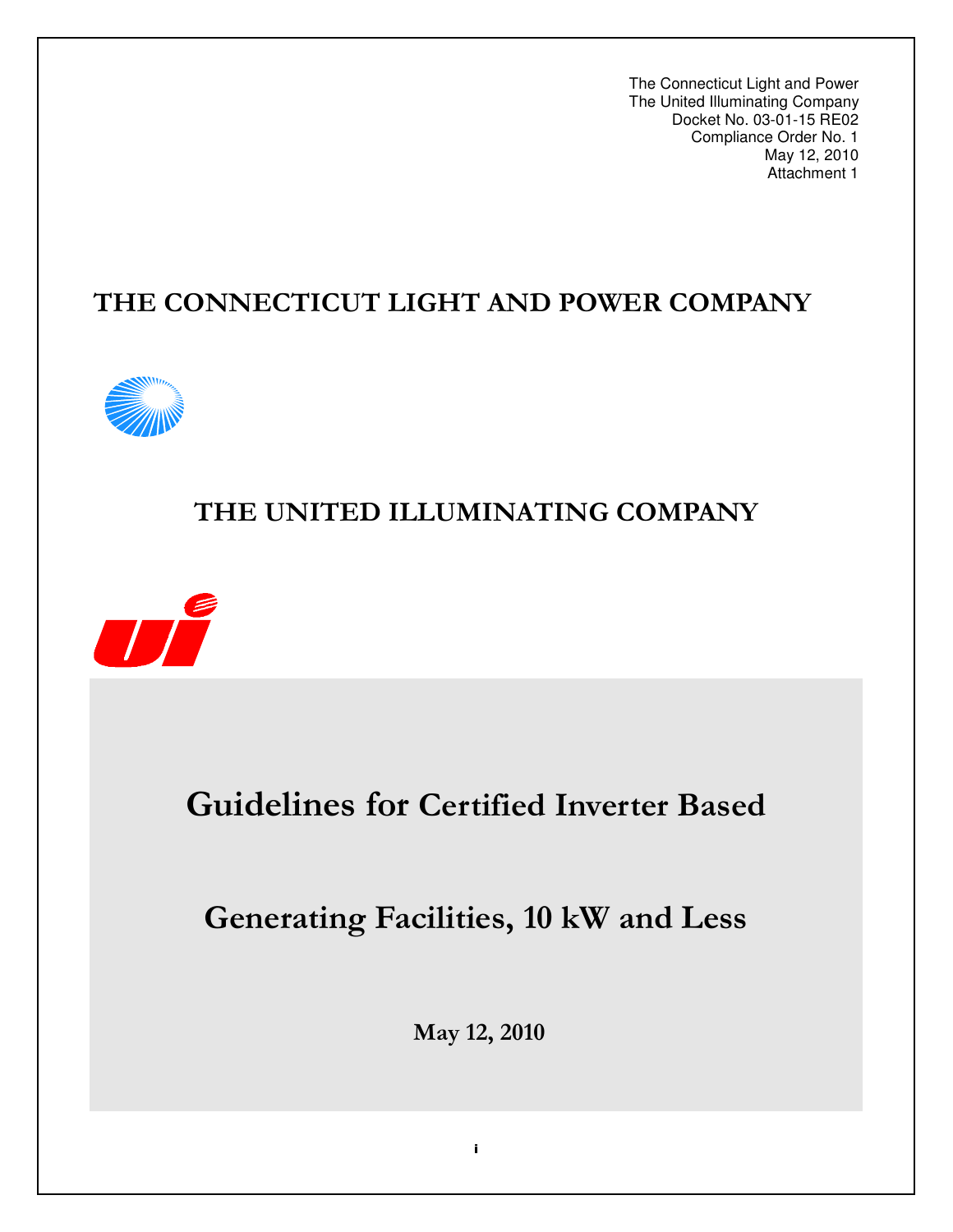# Certified Inverter-Based Generating Facility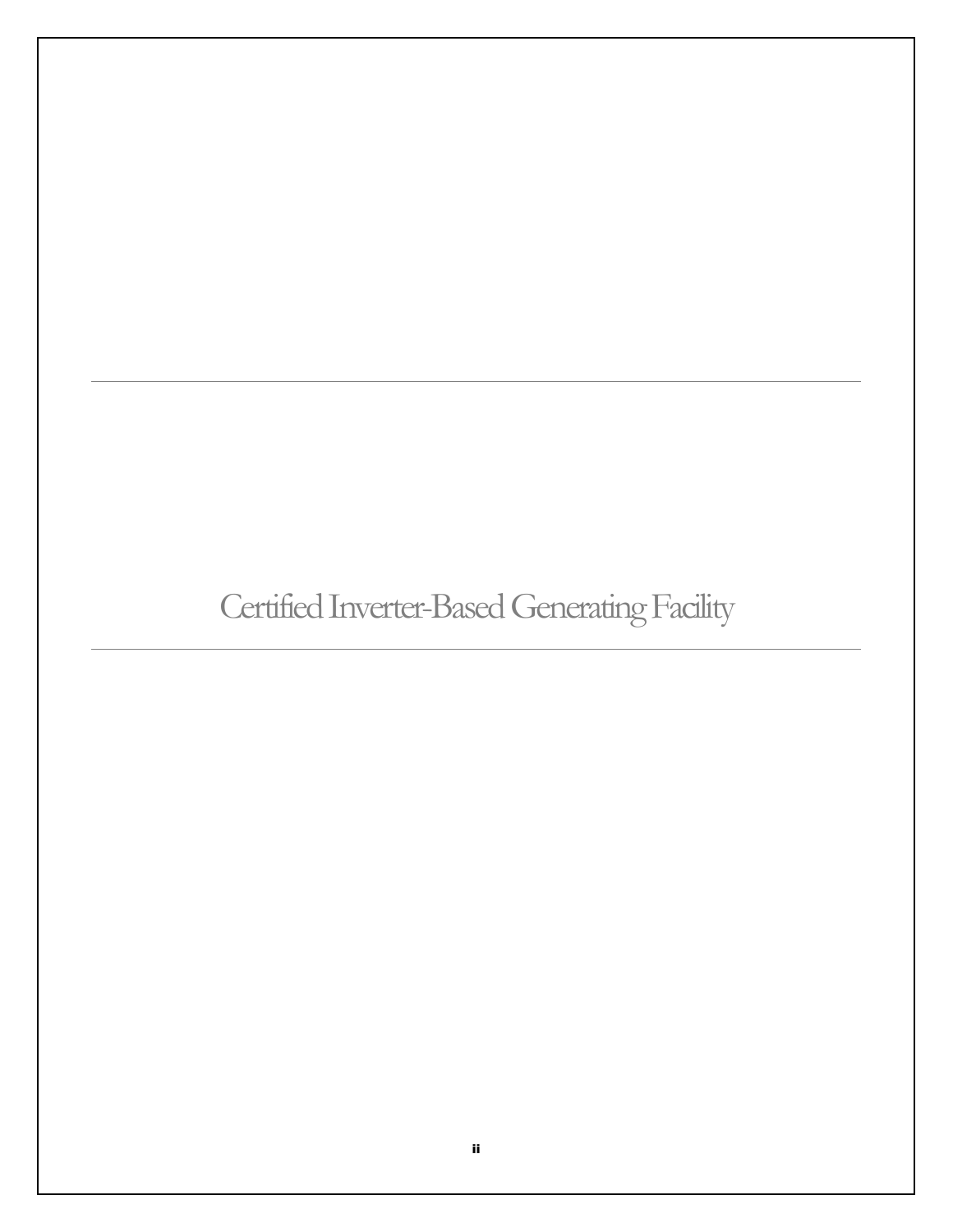# **Table of Contents**

| Section 1    | <b>Introduction and General Considerations</b> | 1  |
|--------------|------------------------------------------------|----|
| Section 2    | Procedure                                      | 2  |
| Section 3    | <b>Technical Requirements</b>                  | 5  |
| Section 4    | <b>Provisions for All Interconnections</b>     | 11 |
| Section 5    | <b>Interconnection Application</b>             | 19 |
| Attachment 1 | Receipt of Application                         | 23 |
| Attachment 2 | <b>Checklist of Missing Information</b>        | 24 |
| Attachment 3 | <b>Contingent Approval to Interconnect</b>     | 25 |
| Attachment 4 | <b>Certificate of Completion</b>               | 27 |
| Attachment 5 | Approval to Energize                           | 28 |
| Attachment 6 | <b>Interconnection Definitions</b>             | 29 |
| Attachment 7 | <b>Codes and Standards</b>                     | 34 |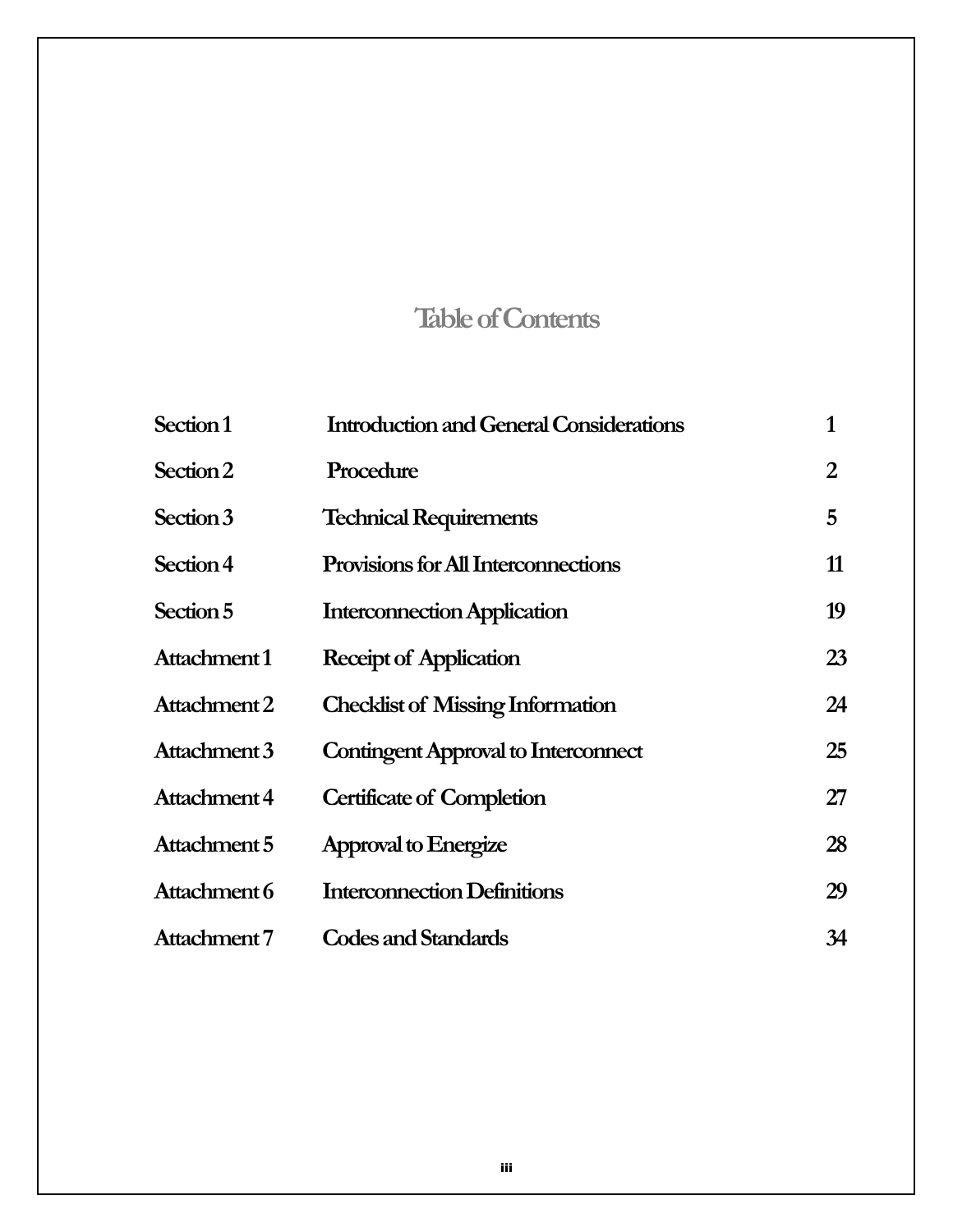### SECTION 1 INTRODUCTION AND GENERAL **CONSIDERATIONS**

The Electric Distribution Companies (EDCs) of Connecticut have a responsibility to the public and to  $\rm{EDC}$  customers to ensure that all generator interconnections to the Electric Power System (EPS) are safe and reliable.

These Guidelines include the application form, procedure, terms and conditions and technical requirements to ensure an expedited and successful interconnection process.

#### $1.0$ **General Considerations**

- $1.1$ All Interconnection Customers ("Customers") will be treated fairly and uniformly, on a first come first serve basis, without preferential treatment and in a non-discriminatory manner.
- $1.2<sub>1</sub>$ The EDC cannot recommend manufacturers, vendors or technical experts to assist Customers.
- $1.3$ All interconnections to the grid require Municipal Electrical Inspector approval and an EDC witness of the Commissioning Test (unless waived) for authorization to energize and to interconnect.
- The Customers should secure electrical engineering expertise to help with  $1.4$ the design of the electrical interface. If the Customer has questions or needs clarification about the process or technical requirements, the Customer should consult the appropriate EDC contacts, posted on the EDC generator interconnection websites.
- $1.5$ Definitions and acronyms can be found in the "Definitions" section, in Attachment 6.
- 1.6 If the EDC determines that the proposed generator will be interconnected to an Area Network, then the customer will be required to file an application under the Fast Track process.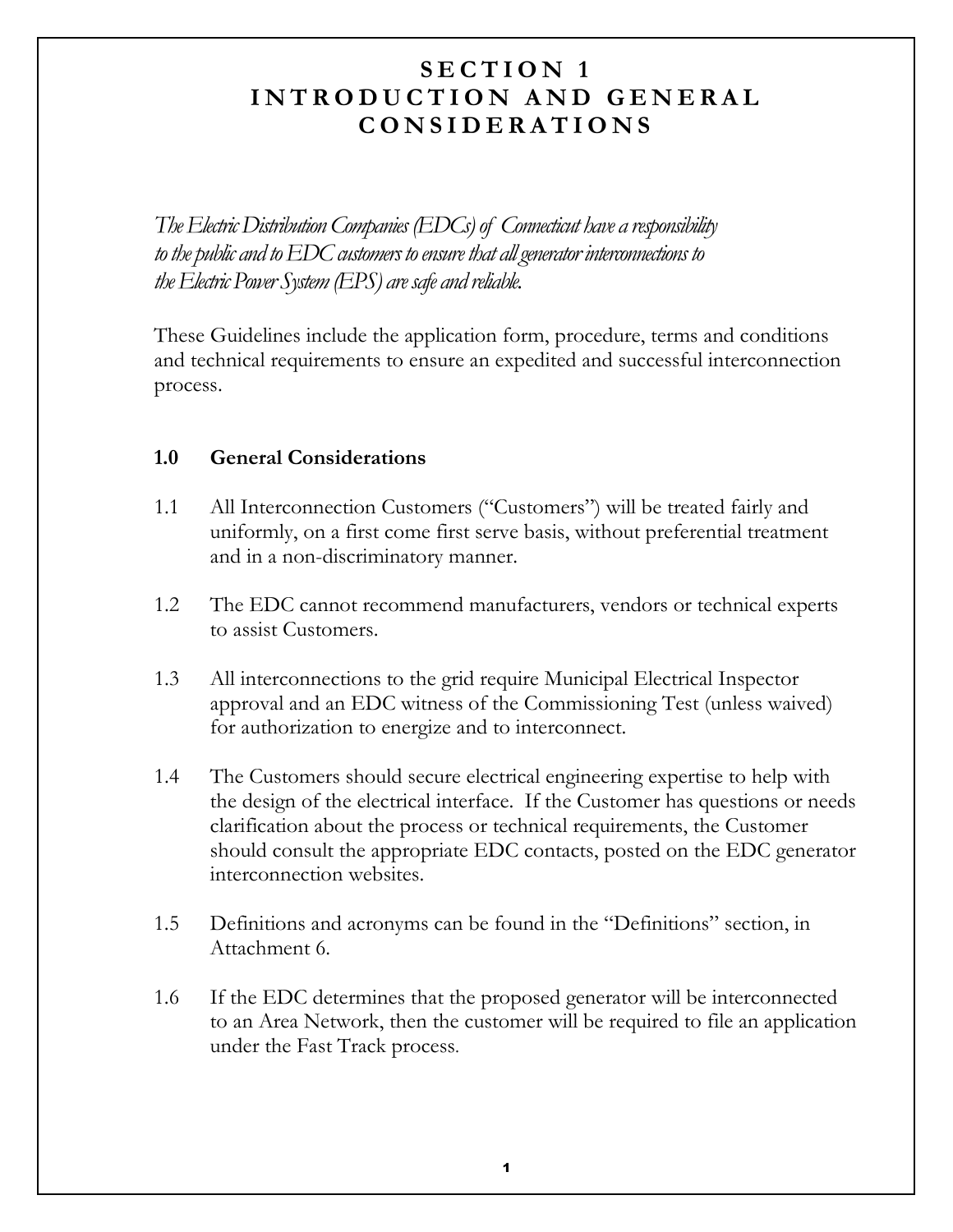## SECTION 2 **PROCEDURE**

The following steps will assist the Customer in completing an Interconnection  $A$  pplication

#### $2.0$ Procedure

- $2.1$ The Customer completes the Interconnection Request ("Application"), and submits it to the EDC (Section 5) (please also refer to Section 3.4 and Attachment 1).
- 2.2 The EDC acknowledges to the Customer, receipt of the Application within three (3) Business Days of receipt of the Application (Attachment 1).
- 2.3 The EDC evaluates the Application for completeness and notifies the Customer within ten (10) Business Days of receipt that the Application is or is not complete and, if not, advises what material is missing (Attachment 2). At the time that a request for missing application information is sent, the EDC will place the subject project on hold in the interconnection queue, until the information request has been satisfied.
- $2.4$ After receipt of a completed application, the EDC verifies if the Certified Inverter-Based Generating Facility can be interconnected safely and reliably. The EDC facilitator will return the "Contingent Approval to interconnect" the Certified Inverter based Generating Facility" (Attachment 3) if the Generating Facility can be interconnected safely and reliably. The EDC will make a good faith effort within 15 Business Days to either return "Contingent Approval to interconnect the Certified Inverter based Generating Facility" to the Customer or notify the Customer that the Generating Facility cannot be safely interconnected.
- 2.5 After installation, the Customer shall return the "Certificate of Completion" (Attachment 4) to the EDC within ten  $(10)$  Business Days from the date of installation, which shall include a copy of the Municipal Electric Inspector's documented approval. The Customer cannot operate in parallel until the EDC witnesses the Commissioning Test, or notice has been provided, in writing, by the EDC that the witnessing of the Commissioning Test by the EDC was waived.
- 2.6 Prior to Parallel Operation, the EDC may inspect the Certified Inverter-Based Generating Facility for compliance with standards which may include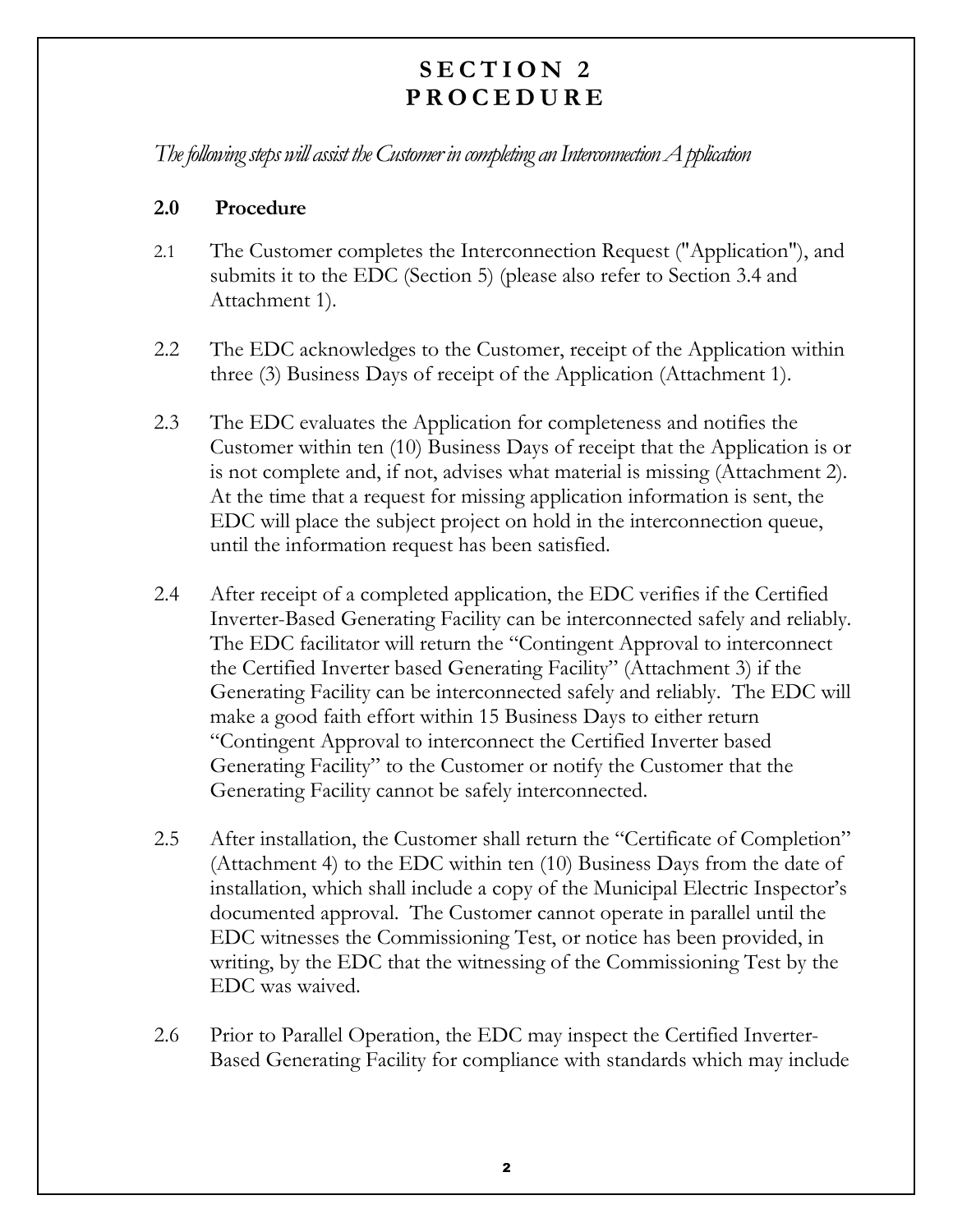## SECTION 2 **PROCEDURE**

witnessing the Commissioning Test, and, if necessary, may schedule appropriate metering replacement.

- 2.6.1 There will be no charge for EDC personnel to witness the Commissioning Test of Certified Inverter Based Generating Facility, provided that the testing is completed in one visit. If the testing cannot be completed or must be repeated, because of a problem on the first visit, the EDC will charge the Customer for EDC personnel to witness the Testing on a subsequent visit.
- 2.6.2 The EDC will not perform, aid in performance of, or provide equipment for the Commissioning Test.
- 2.6.3 The EDC may inspect the Generating Facility to ensure that all equipment has been appropriately installed. All inspections must be conducted by the EDC, at its own expense for the first visit only, within ten (10) Business Days after receipt of the Certificate of Completion, with documentation of electrical inspector's approval, and shall take place at a time agreeable to the Parties. Any further inspections deemed necessary by the EDC shall be paid for by the Customer in advance of the inspection.
- 2.6.4 The EDC shall provide a written statement that the Generating Facility has passed inspection or shall notify the Customer of what steps it must take to pass inspection as soon as practicable after the inspection takes place.
- 2.6.5 If the EDC does not schedule an inspection of the Generating Facility within ten (10) Business Days after receiving the Certificate of Completion, the witnessing of the Commissioning Test is deemed waived (unless the Parties agree otherwise).
- 2.6.6 Upon waiver or completion of a successful Commissioning Test, the EDC shall notify the Customer, in writing, that interconnection is authorized via the "Approval to Energize the Certified Inverter Based Generating Facility" (Attachment 5).
- 2.7 The Customer will be responsible for ensuring ongoing compliance with these Guidelines.
- 2.8 *Contact Information*: In its Application (see Section 5) the Customer must provide the contact information for the legal applicant (i.e., the Customer).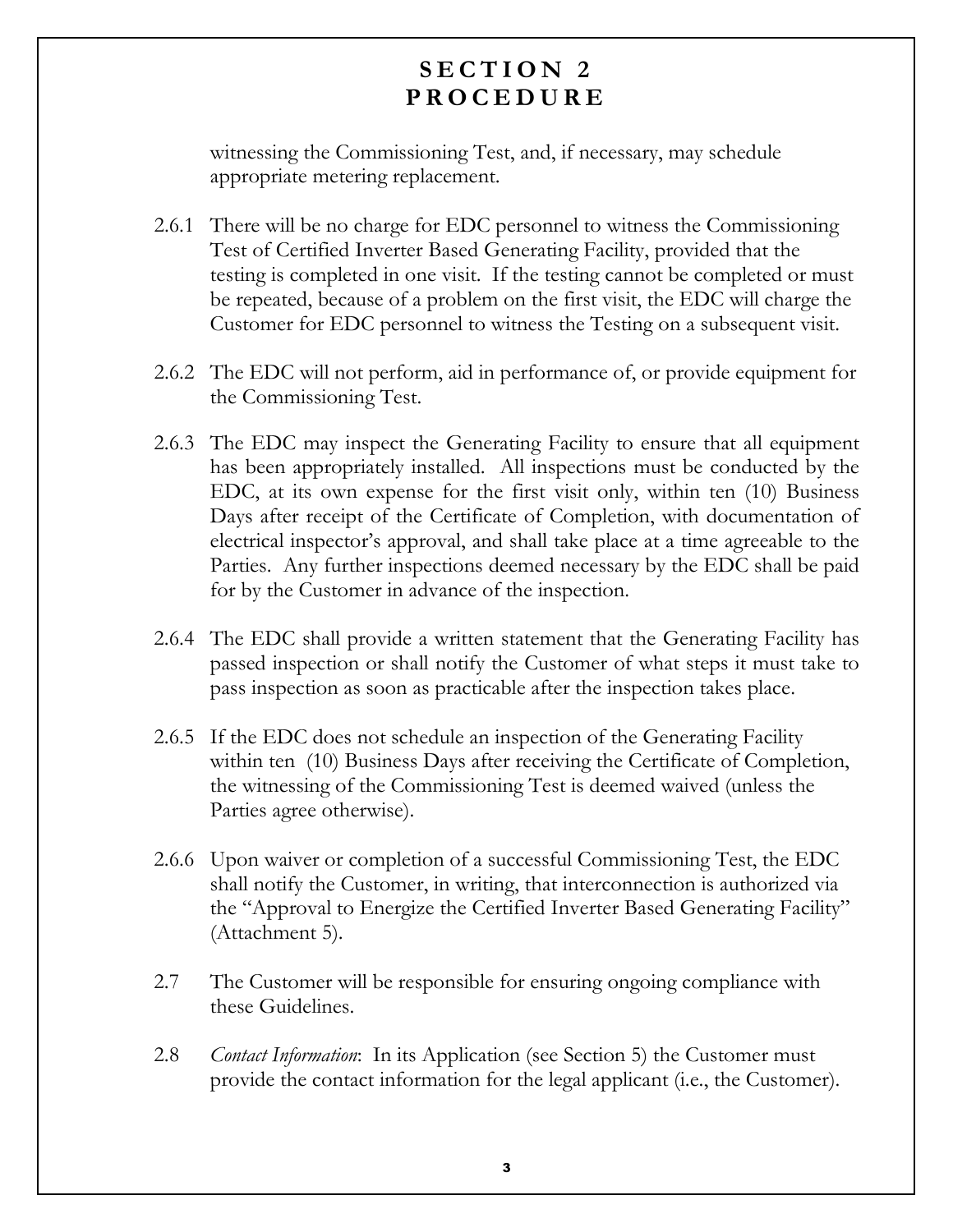### SECTION 2 PROCEDURE

If another entity is responsible for interfacing with the EDC, that contact information must also be provided on the Application.

- 2.9 *Information*: In its Application the Customer must enter the legal names of the owner(s) of the Generating Facility Include the percentage ownership (if any) by any utility or public utility holding Company, or by any entity owned by either.
- 2.10 Underwriters Laboratories Standard #1741 ("UL1741") This standard addresses the electrical interconnection design of various forms of generating equipment. Manufacturers must submit their equipment to a Nationally Recognized Testing Laboratory ("NRTL"), recognized by OSHA, that verifies compliance with UL1741. This "listing" is then marked on the equipment and supporting documentation. The Customer is responsible for ensuring compliance with all additional inverter base requirements per the UL1741, and with IEEE C62.41 and C62.45.
- 2.11 Codes and Standards applicable to the Application can be found in Attachment 7.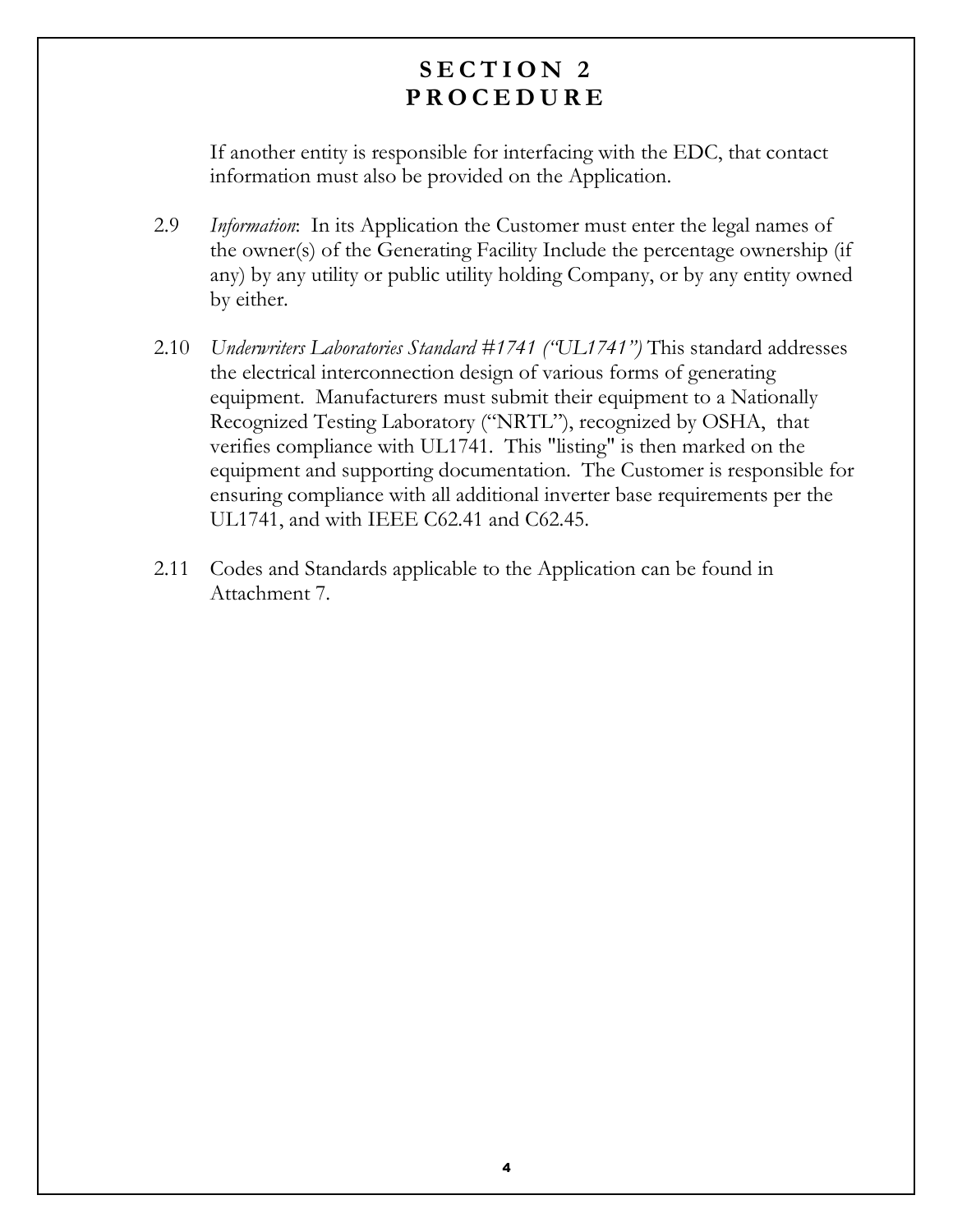#### $3.0$ **Overview**

When interconnecting facilities to the EDC distribution system, it is important to minimize the potential hazard to life and property. A basic safety rule requires automatic detection and isolation of an abnormal condition within a reasonable time. The interconnection of a new facility to the EDC distribution system must not degrade any of the existing EDC protection and control schemes nor lower the existing levels of safety and reliability to other customers. Neither EDC nor the Customer should depend on the other for the protection of their respective equipment. The EDC minimum protection requirements are designed and intended to protect the EDC power systems alone. The Customer is responsible for the costs of the EDC installation of any protective equipment necessary to ensure safe and reliable operation of both EDC and the Customer's facilities. The need for protective equipment will vary, depending on the Generating Facility's location within an EDC circuit.

#### $3.1$ **General Technical Requirements**

- 3.1.1 All interconnections must comply with all applicable local, state, federal, and EDC safety rules, including IEEE 1547. The Customer is responsible for obtaining any and all permits required for the construction and operation of the Generating Facility, including any permits required by the Department of Environmental Protection.
- 3.1.2 The Customer is responsible for providing an accessible, visible, and lockable AC Isolation Device for the Generating Facility which must be approved by the EDC. The device and its cabinet must conform to the National Electrical Manufactures Association (NEMA), the National Electrical Safety Code (NESC) and the National Electrical Code (NEC). The isolation device will normally be operated by Customer personnel and will only be operated by EDC personnel during emergency conditions. The AC Isolation Device must be appropriately labeled "Generator Isolation" Device."
- 3.1.3 All Interconnections must provide a scheme which ensures protection against Islanding. All exporting entities, including inadvertent export and all net metering projects, interconnecting to the EDC system with existing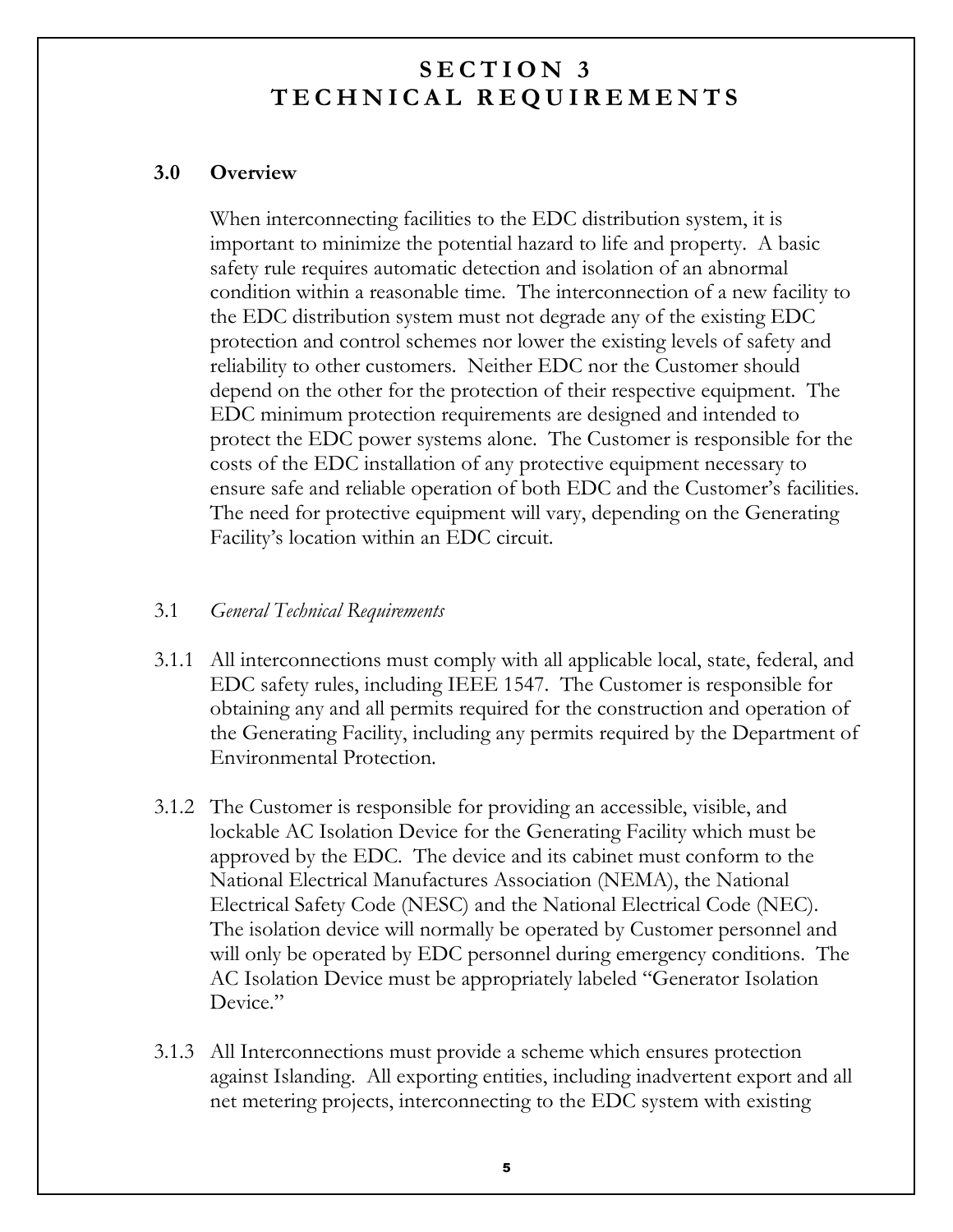synchronous generators, on the same Distribution Feeder, will be reviewed on a case-by-case basis to ensure there is adequate protection against islanding. If screening criteria are not met, the project will be reviewed using the Fast Track/Study Process.

- 3.1.4 All steady-state and transient operating limits for voltage, flicker voltage, frequency, harmonic contents, etc. must comply with the newest versions of IEEE 519, the NEC and other relevant IEEE standards and all other applicable local, state, or federal regulations. The inverter must stop conduction within six (6) cycles when the EDCs line voltage is:
	- 3.1.4.1 less than or equal to  $50\%$  of nominal voltage, or,
	- 3.1.4.2 when the EDC line voltage is equal to or more than  $120\%$  of nominal voltage.

In cases of voltage grid disturbances, the inverter must cease to energize the EDC system in accordance with IEEE1547 and the latest revision of UL1741. Subsequent to the occurrence, the inverter must stop conducting within two (2) seconds when the EDC line voltage is outside the following ranges:

3.1.4.3 less than  $88\%$  and more than  $50\%$  of nominal voltage, or,

3.1.4.4 greater than or equal to  $110\%$  to  $120\%$  of nominal voltage.

- 3.1.5 Subsequent to the occurrence of events which causes the inverter to cease to energize the utility line, the utility line voltage must remain stable in voltage and frequency for five (5) minutes prior to permitting the Inverter to conduct again.
- 3.1.6 If the proposed Generating Facility is to be interconnected on single-phase shared secondary, the aggregate generation capacity on the shared secondary, including the proposed generator, will not exceed 20 kVA.
- 3.1.7 If the proposed Generating Facility is single-phase and is to be interconnected on a center tap neutral of a 240 volt service, its addition will not create imbalance between the two sides of the 240 volt service of more than  $30\%$  of nameplate rating of the service transformer.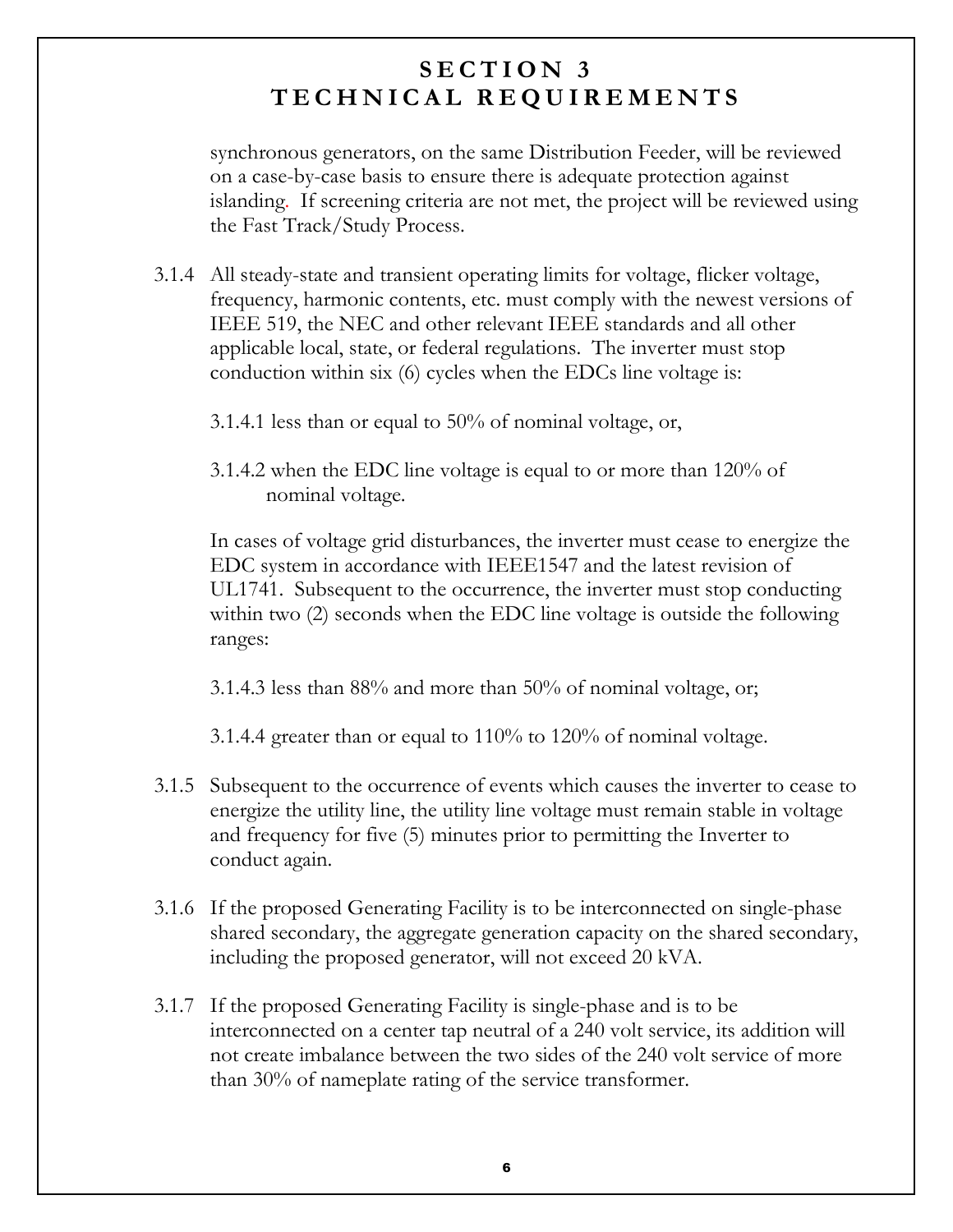- 3.1.8 These technical requirements refer to all projects that have an inverter interface at the Interconnection point including high frequency microturbines.
- 3.1.9 In general, a standard Net Metering application is approved for Interconnection to the EDC's distribution system if the following three conditions are met:
	- 3.1.9.1 the Inverter is approved by the EDC;
	- 3.1.9.2 the Isolation Device is approved by the EDC; and,
	- 3.1.9.3 the aggregate Generating Facility capacity on the line section less than 15% of the line section peak load or 30% of the nameplate rating of the service transformer.

#### $3.2$ *Approved inverter(s)*

An Inverter is considered approved if it is certified to the UL 1741 testing procedure and passed the required tests without failure to comply with IEEE C62.41 and C62.45. Proof of certification under UL1741 and compliance with IEEE C62.41, and C62.45 shall be required.

 $3.3$ Isolation device

- 3.3.1 An Isolation Device shall be located between the EDC EPS and the Generating Facility.
- 3.3.2 A manual Isolation Device located outside and accessible to the EDC is required for all Generation Facilities larger than 1 kW. The Customer must provide an Isolation Device to electrically isolate the EDC system from the Customer's Generating Facility. The Customer is solely responsible for obtaining any and all permits and easements necessary to allow EDC to gain access to the Isolation Device.

Note: The EDC requires that the Isolation Device be visible and in close proximity (10 feet or less) to the main utility meter panel, unless otherwise approved in writing by the EDC. The switch shall be gang operated, have a visible break when open, be rated to interrupt the maximum generator output and be capable of being locked open by EDC personnel in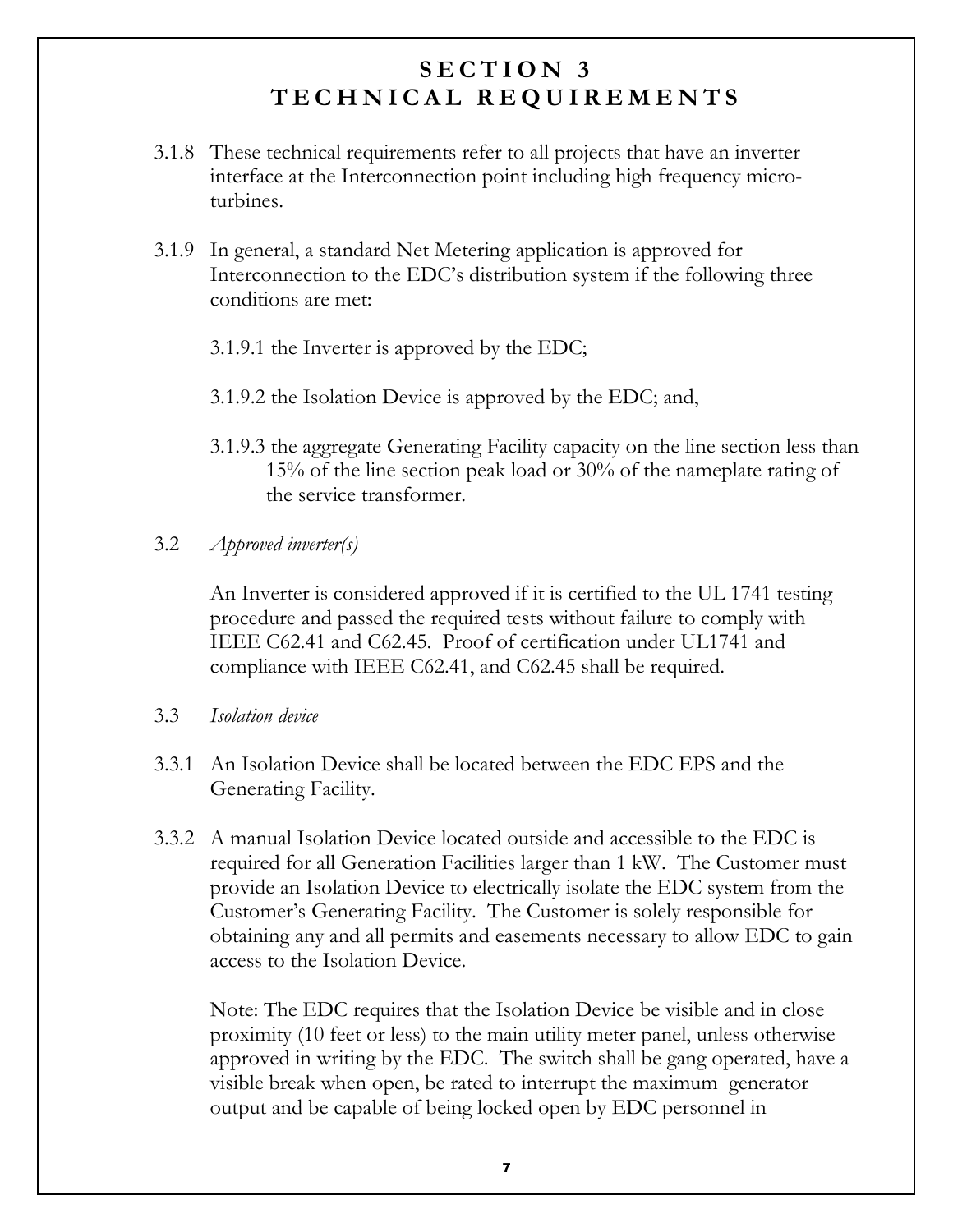accordance with EDC safety rules and practices, the device must be used to establish a visually open, working clearance boundary when performing maintenance and repair work. The Isolation Device also must be accessible and lockable in the open position. The Customer is solely responsible for the maintenance of all fuses in fused, blade-type isolation switches.

#### $3.4$ Interconnection Documentation

The Customer must provide a drawing of the actual installation, showing all of the following items:

- 3.4.1 Customer account number and meter number;
- 3.4.2 drawing title block containing the name of the generator project, the revision level and the date;
- 3.4.3 single line drawing or schematic indicating the location of the Isolation Device, the circuit connectivity from the main switch, including sub mains (if applicable), metering, the main switch and the rating of all breakers;
- 3.4.4 the manufacturer's name, the model number, and the ampere rating of the isolation switch:
- 3.4.5 number and location of inverters with manufacturers' and Model numbers; and,
- 3.4.6 a site plan showing the location of the Generating Facility with respect to the building metering and transformer must be provided.

#### $3.5.$ Metering Requirements

Net Metering installations are designed to operate in parallel with the EDC system. The isolation requirements are specified by the EDC. Generating Facilities participating in an EDC Net Metering program may deliver minimum power only with a rated Inverter that is approved in writing from the EDC. In accordance with the DPUC-approved requirements, Customers that meet the following conditions may use a meter without a detent to net the usage (net kilowatt hours  $[kWh] = kWh$  usage  $-kWh$ generation):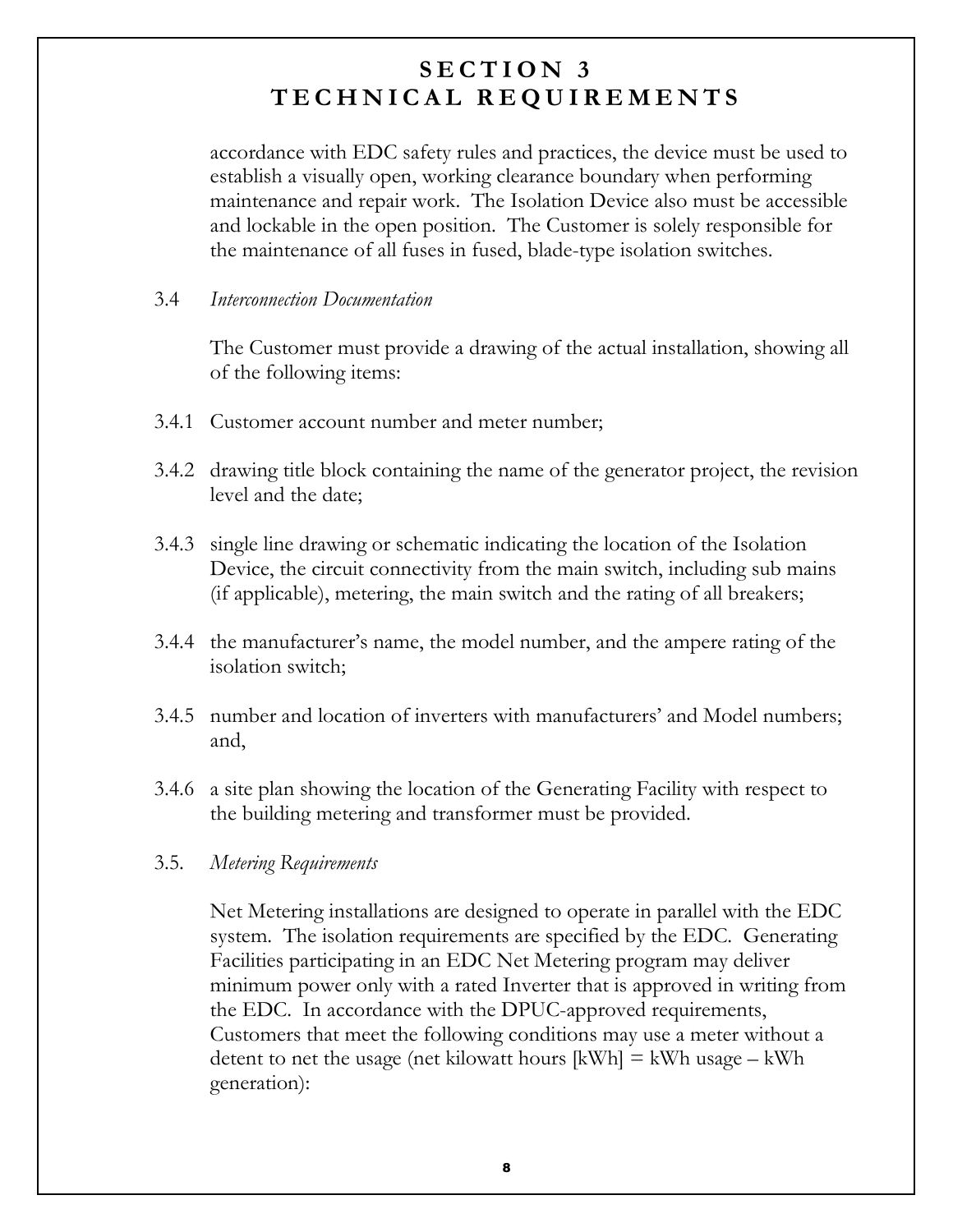- 3.5.1 the Generating Facility has an inverter rating of 10 kW and less;
- 3.5.2 the system connects to the EDC secondary-service voltage;
- 3.5.3 the system meets the EDC Net Metering rate schedule. Only electromechanical or solid-state programmable revenue meters are used for Net Metering. (A bidirectional meter measures and records the inadvertent generation of excess power from a Net Metering customer). In the event that the installation of a dual meter-socket adapter is necessary, the Customer is required to provide a safe and adequate Meter Working (MW) Space, as is determined by the EDC.

#### 3.6 **Operation Requirements**

For the EDC operating requirements, the Customer must ensure that the EDC approved Isolation Device is accessible at all time to EDC employees. For some EDC work procedures, such as scheduled maintenance and outages, EDC employees may require that this Isolation Device be opened and locked for the employees' safety. The isolation device will normally be operated by Customer personnel and will only be operated by EDC personnel during emergency conditions.

#### 3.7 Other Technical Requirements

If the Generating Facility exceeds the operating capabilities of distribution lines, the EDC may need to conduct a more extensive evaluation of the proposed Facility and the application before providing its written approval to operate a Generating Facility. Any and all required modifications necessary for safe Parallel Operation will be paid for by the Customer.

#### 3.8 **Parallel Operation of Pre-certified Inverters**

Certification for any equipment is generally done for a particular mode of operation (usually for independent operation of units). Primary to secondary configurations of controllers for paralleled inverters or any additional wiring changes between the controllers will invalidate certification and thus new certification or testing performed by an NRTL will be required, or the units will be treated as non-Certified.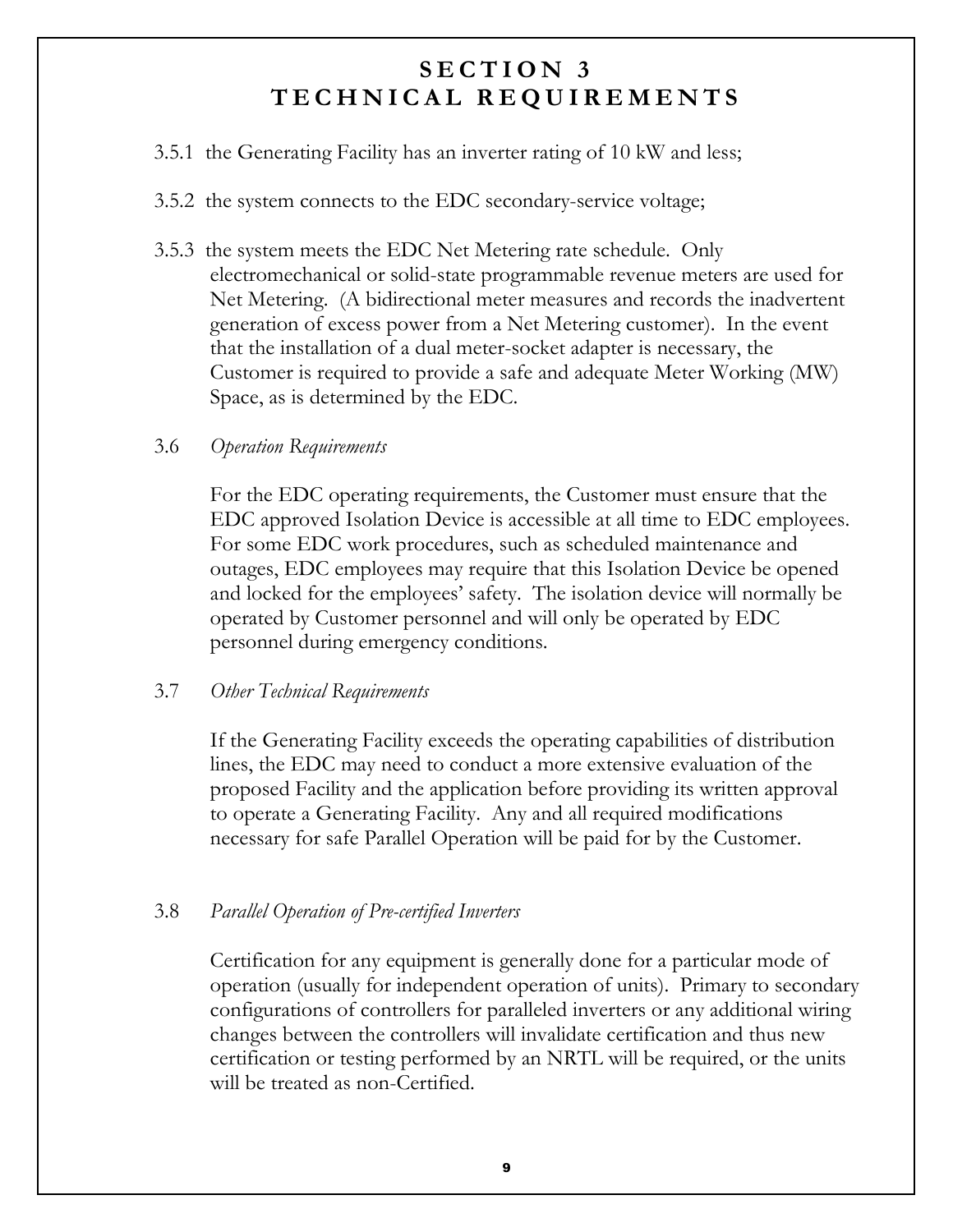Inverters with capability to function in grid independent operation, including those inverters which use battery backup, should be certified to UL1741 including the anti islanding tests as described in IEEE 1547-1.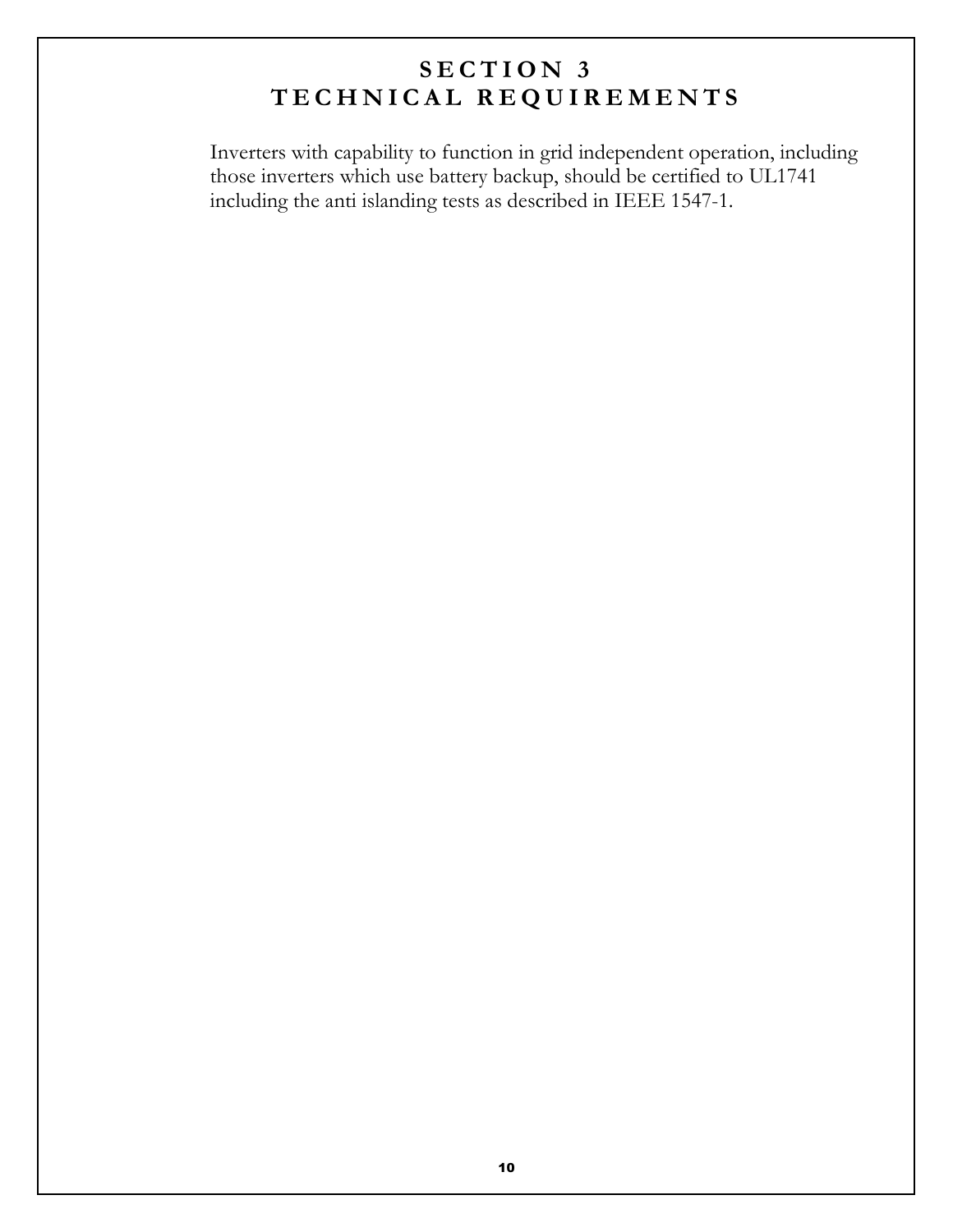#### $4.0$ Reasonable Efforts

The applicable EDC shall make reasonable efforts to meet all time frames provided in these procedures unless the EDC and the Interconnection Customer agree to a different schedule. If the Interconnecting EDC fails to meet a deadline provided herein, it shall (a) notify the Generator, (b) explain the reason for the failure to meet the deadline, and (c) provide an estimated date by which it will complete the applicable Interconnection procedure in the process.

#### $4.1$ Disputes

- 4.1.1 The Parties shall agree to attempt to resolve all disputes promptly, equitably and in a good faith manner. If Parties are unable to informally resolve their dispute, the following formal three step dispute resolution process must be followed:
	- 4.1.1.1 Negotiation: Upon receipt of written request for formal dispute resolution, the Parties shall negotiate in good faith for eight (8) Business Days in an attempt to resolve the disputed issues. The negotiation will take place between appropriate representatives of each Party. An appropriate representative is a vice-president or a member of senior management with sufficient authority to resolve the dispute.
	- 4.1.1.2 Mediation: If the Parties have not resolved the dispute through negotiation, the Parties agree to attempt to resolve their dispute through non-binding mediation. The Parties shall agree to a mutually agreeable mediation process and mediator. Each party will select a mediator within five (5) Business Days and the two selected mediators will attempt to, within five (5) Business Days, select a third, mutually agreeable, mediator. The Parties shall share the cost of mediation equally. Once the three mediators are selected and the mediation commences, the Parties agree to engage in mediation in good faith for a period of not less than 30 days.
	- 4.1.1.3 Department of Public Utility Control Dispute Resolution If the Parties cannot resolve their dispute through dispute resolution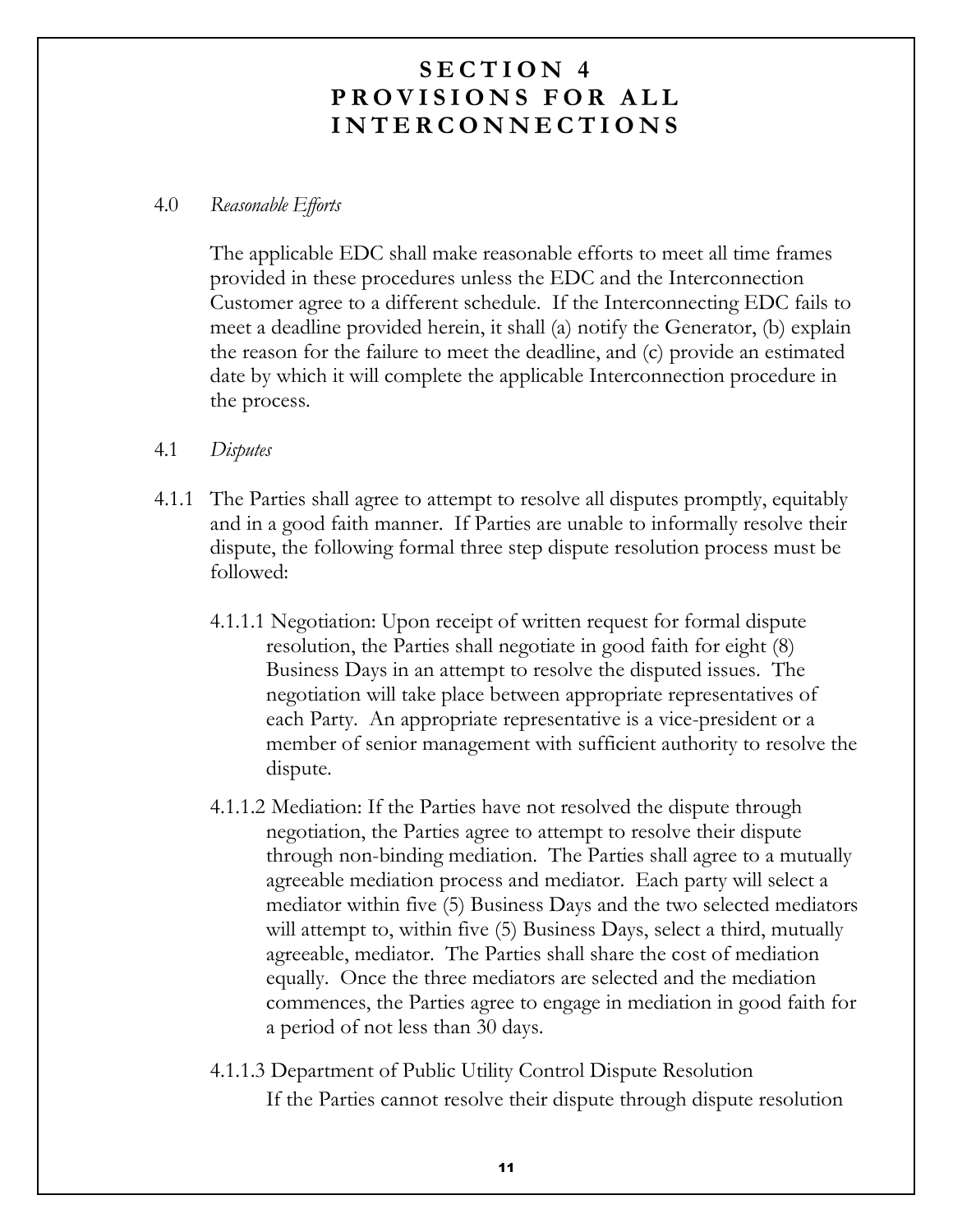or mediation within 30 days, either Party may commence an action at the Department of Public Utility Control for resolution of the dispute.

All time frames in this process and the Dispute Resolution Process itself may be modified by mutual agreement of the Parties.

#### $4.2$ **Interconnection Metering**

Any metering necessitated by the use of the Generating Facility shall be installed at the Interconnection Customer's expense in accordance with Applicable Reliability Standards or successor documents.

#### 4.3 **Commissioning Tests**

Commissioning tests of the Customer's installed equipment shall be performed pursuant to applicable codes, standards and equipment manufacturers. The Customer shall provide a written Commissioning Test procedure for EDC approval. The EDC will not perform, aid in performance of, or provide equipment for the Commissioning Test.

- 4.3.1 The EDC must be given at least ten (10) Business Days written notice, or as otherwise mutually agreed to by the Parties, of the tests and the EDC may be present to witness the Commissioning Tests.
- 4.3.2 The EDC will provide a Contingent Approval (Attachment 3). When the witnessed Commissioning Test has been successfully completed, the EDC will provide "An Approval to Energize Form" (similar to Attachment 5).

#### **Periodic Interconnection Tests**  $4.4$

During the application review, at the discretion of the EDC, a written Periodic Interconnection Test procedure shall be provided by the Customer to the EDC. Periodic Interconnection Test procedures are typically provided by the equipment manufacturer. The procedure shall describe a test process that will verify all interconnection-related protective functions and that associated batteries are functional, but need not replicate the Commissioning Test procedures. The interval between Periodic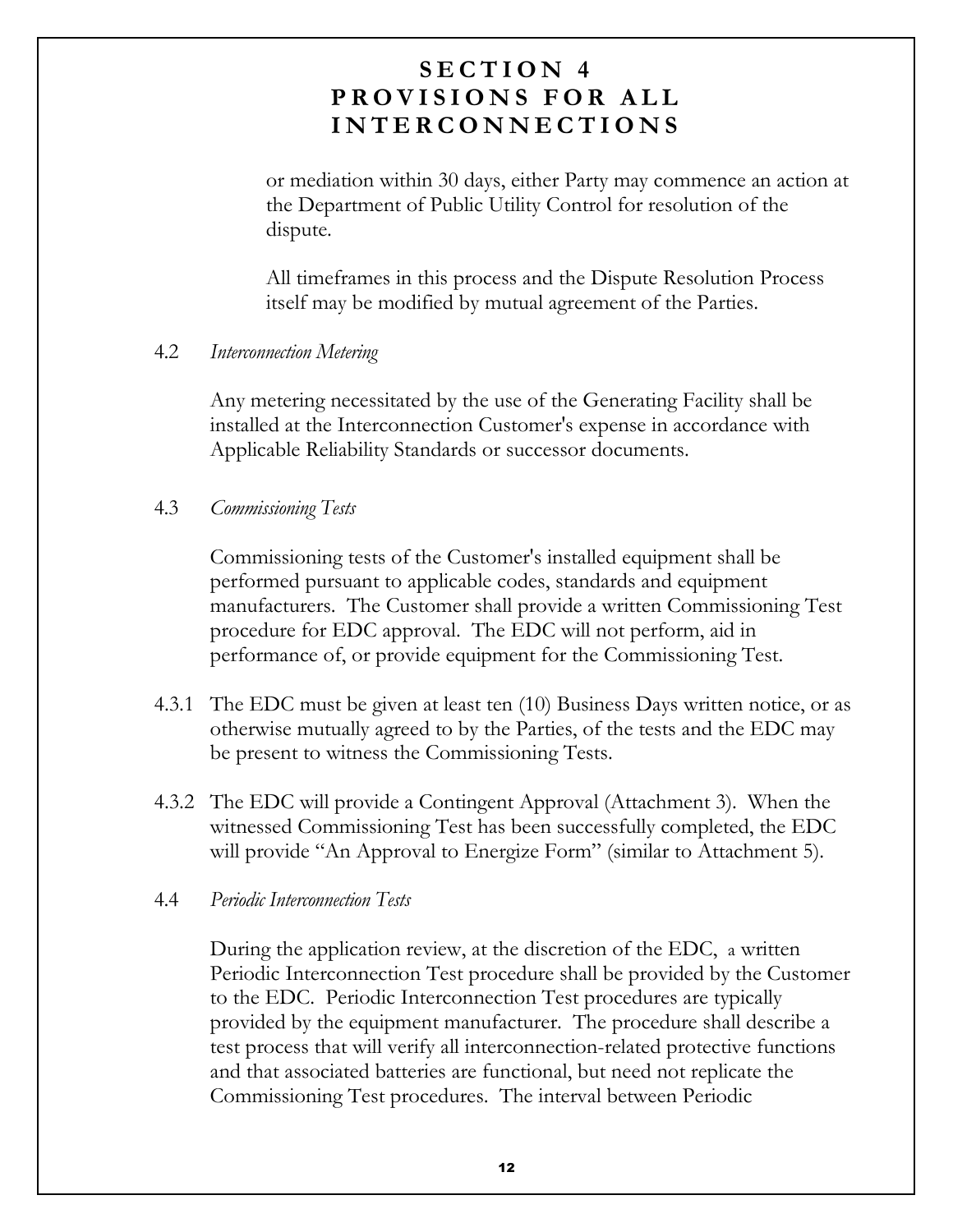Interconnection Tests shall be specified by the manufacturer, system integrator, or the authority having jurisdiction over the DR interconnection. Written test reports or a log for inspection shall be maintained. The Customer will be responsible to perform Periodic Interconnection Tests in accordance with manufacturer recommendations and IEEE 1547.

The EDC may audit records of Periodic Interconnection Tests at its discretion. If changes are made to functional software or firmware of the interconnection system or if a hardware component of the interconnection system has been modified in the field, replaced or repaired with parts different from the tested configuration and if such hardware, software or firmware have not been previously certified, then the applicable Commissioning Tests shall be performed. If such hardware, software or firmware has been previously certified or if settings have been changed, then the Commissioning Tests must be conducted applicable to the changes made. This requirement is in accordance with IEEE 1547.2.

#### 4.5 Confidentiality

The EDC shall maintain confidentiality of all information so designated by the Customer if clearly marked and labeled "Confidential" except as otherwise required by system operators, applicable laws and regulations. In the event that the EDC is requested to produce confidential information, the EDC shall provide advance notice to the Customer, if possible, to give the Customer an opportunity to seek protective treatment of such information. If such information is requested or required by the Connecticut Department of Public Utility Control, the EDC will seek protective treatment of such information. Confidential information does not include information previously in the public domain, required to be public submitted or divulged by government authorities

#### 4.6 Comparability

The EDC shall process and analyze all Interconnection Requests in a timely manner as set forth in this document. The EDC shall use the same reasonable efforts in processing and analyzing Interconnection Requests from all Customers.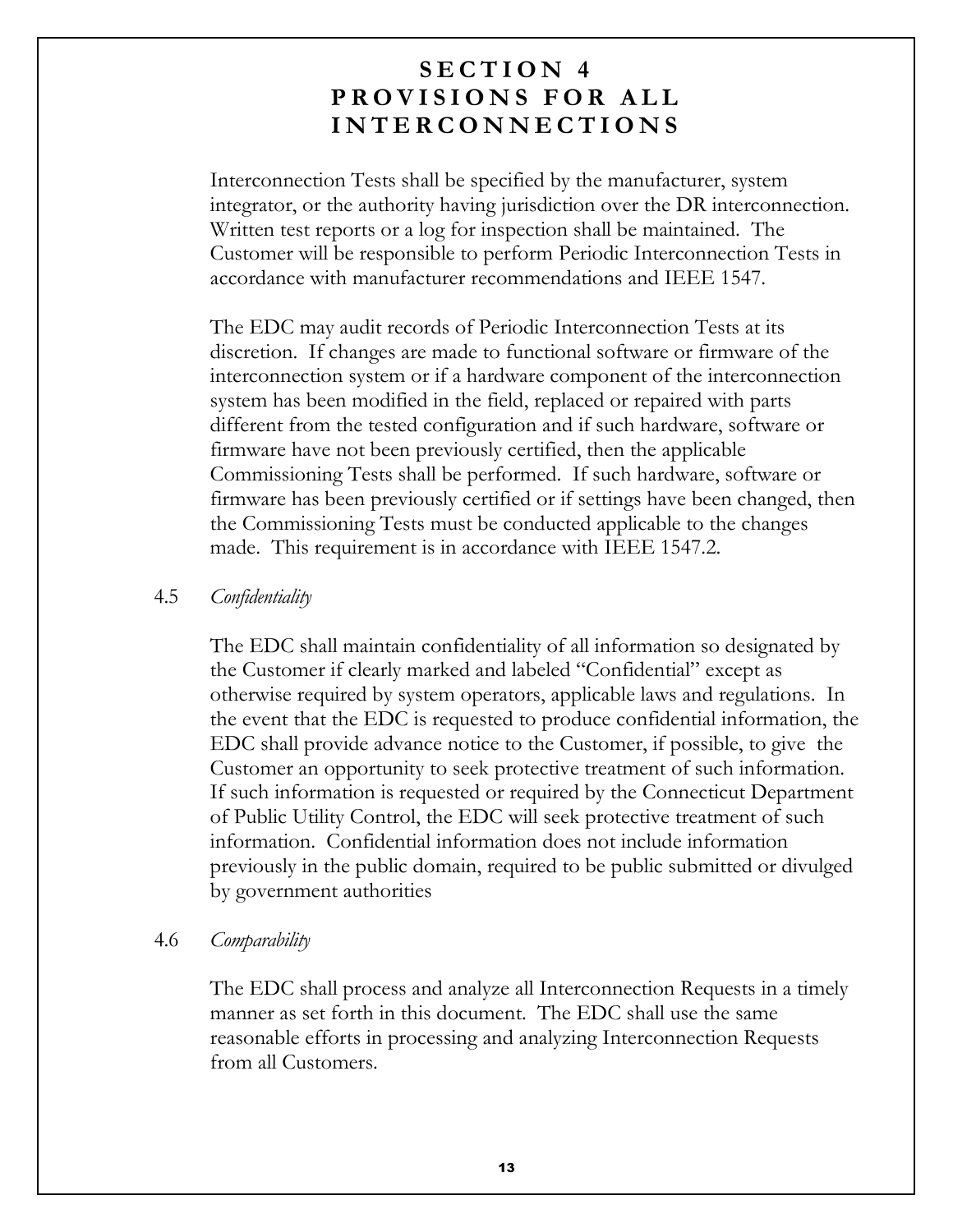#### 4.7 Record Retention

The EDC shall maintain for three (3) years records, subject to audit, of all Interconnection Requests received under these procedures, the times required to complete Interconnection Request approvals and disapprovals, and justification for the actions taken on the Interconnection Requests.

#### 4.8 Acceptance of Guideline Requirements

The Customer shall sign and return the Application which indicates the Customer's acceptance of the terms, conditions, and requirements included in the Guidelines. After the EDC receives the Application signed by the Customer acknowledging acceptance of all terms and conditions contained in the Guidelines, the Interconnection of the Generating Facility shall proceed under the provisions of the Guidelines.

4.9 Capacity of Generating Facility

> The Capacity of a Generating Facility, for the purpose of analysis, shall be determined as follows:

- 4.9.1 if the Application pertains to an increase in capacity for an existing Generating Facility, the Application shall be evaluated on the basis of the new total capacity of the Generating Facility;
- 4.9.2 if the Application is for a Generating Facility that includes multiple energy production devices at a site for which the Customer seeks a single Point of Interconnection, the Interconnection Application shall be evaluated on the basis of the aggregate capacity of the multiple devices; and,
- 4.9.3 the Application shall be evaluated using the maximum nameplate rated capacity of the Generating Facility.

#### 4.10 *Construction of the Facility*

It is recommended that the Customer construct the Generating Facility when the EDC approves the Application and returns it to the Customer.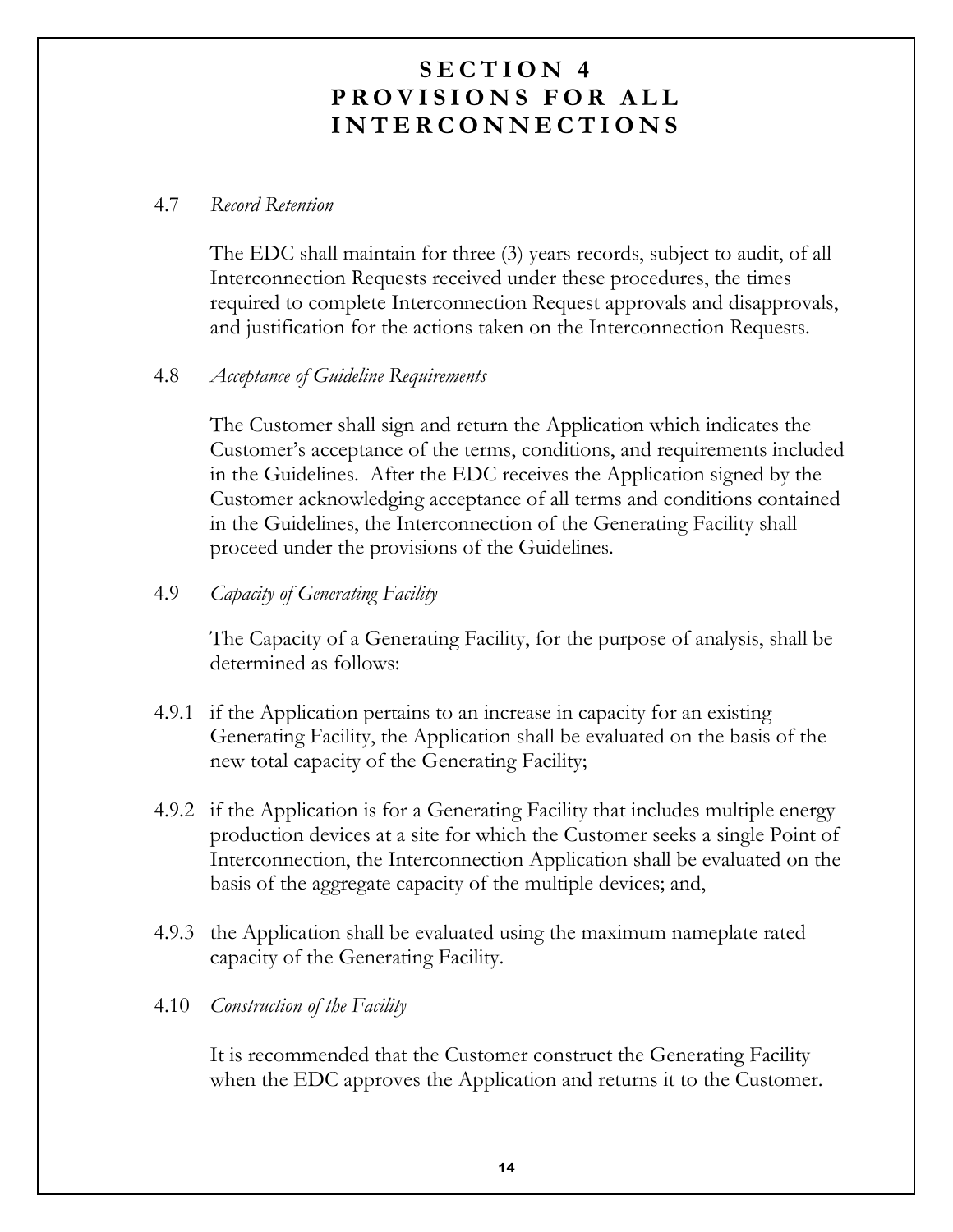#### 4.11 Interconnection and Operation

The Customer may operate the Generating Facility and Interconnect with the EDC electric system in accordance with these Guidelines once all of the following have occurred:

- 4.11.1 upon completing construction, the Customer will cause the Generating Facility to be inspected or otherwise certified by the appropriate local electrical wiring inspector with jurisdiction;
- 4.11.2 the Customer returns the Certificate of Completion (see Attachment 4) to the EDC;
- 4.11.3 the EDC has either:
	- 4.11.3.1 completed its inspection, and witnessed the Commissioning Test of the Generating Facility to ensure that all equipment has been appropriately installed and that all electrical connections have been made in accordance with applicable codes. All inspections must be conducted by the EDC at its own expense, within ten (10) Business Days after receipt of the Certificate of Completion and shall take place at a time agreeable to the Parties. The EDC shall provide a written "Approval to Energize" if the Commissioning Test was satisfactory. If it failed the Test, the EDC shall notify the Customer of what failed as soon as practicable after the inspection and/or the Commissioning Test takes place; or
	- 4.11.3.2 if the EDC does not schedule an inspection of the Generating Facility within ten (10) Business Days after receiving the Certificate of Completion, the Commissioning Test is deemed waived (unless the Parties agree otherwise); or,
	- 4.11.3.3 the EDC waives the right to inspect the Generating Facility by providing written notice of its waiver to the Customer;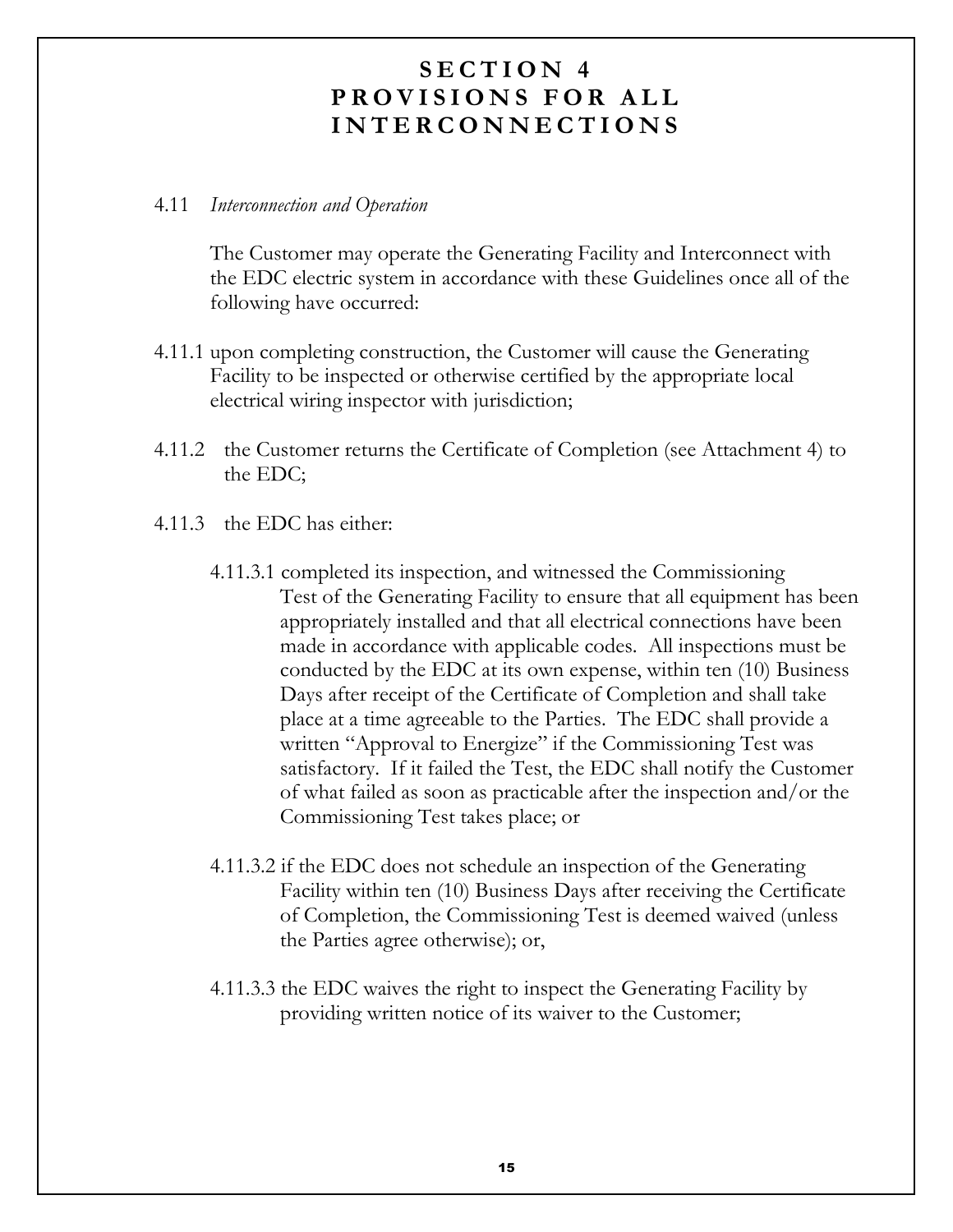- 4.11.4 the EDC has the right to disconnect the Generating Facility in the event that, in its sole discretion, it believes that the Generator is not installed properly or the Generator fails to return the Certificate of Completion; and,
- 4.11.5 revenue quality metering equipment must be installed and tested in accordance with applicable ANSI standards.
- 4.12 Safe Operations and Maintenance

The Customer shall be fully responsible to operate, maintain, and repair the Generating Facility as required to ensure that it complies at all times with these Guidelines and the interconnection standards to which it has been certified

 $4.13$  Access

The EDC shall have access to the Isolation Device (if an Isolation Device is required by the EDC) and metering equipment of the Generating Facility at all times. The EDC shall provide reasonable notice to the Customer when possible prior to using its right of access.

- 4.14 Disconnection
- 4.14.1 The EDC may temporarily disconnect the Certified Inverter-Based Generating Facility upon the following conditions:
	- 4.14.1.1 for scheduled outages upon reasonable notice;
	- 4.14.1.2 for unscheduled outages or when the EDC believes that there is an emergency situation which includes the Generating Facility adversely affecting the EPS, any equipment owned or operated by the EDC, or other customers of the EDC; or,
		- 4.14.1.3 if the Generating Facility does not operate in the manner consistent with these Guidelines.
- 4.14.2 The EDC shall inform the Customer in advance of any scheduled disconnection, or within a reasonable time after an unscheduled disconnection.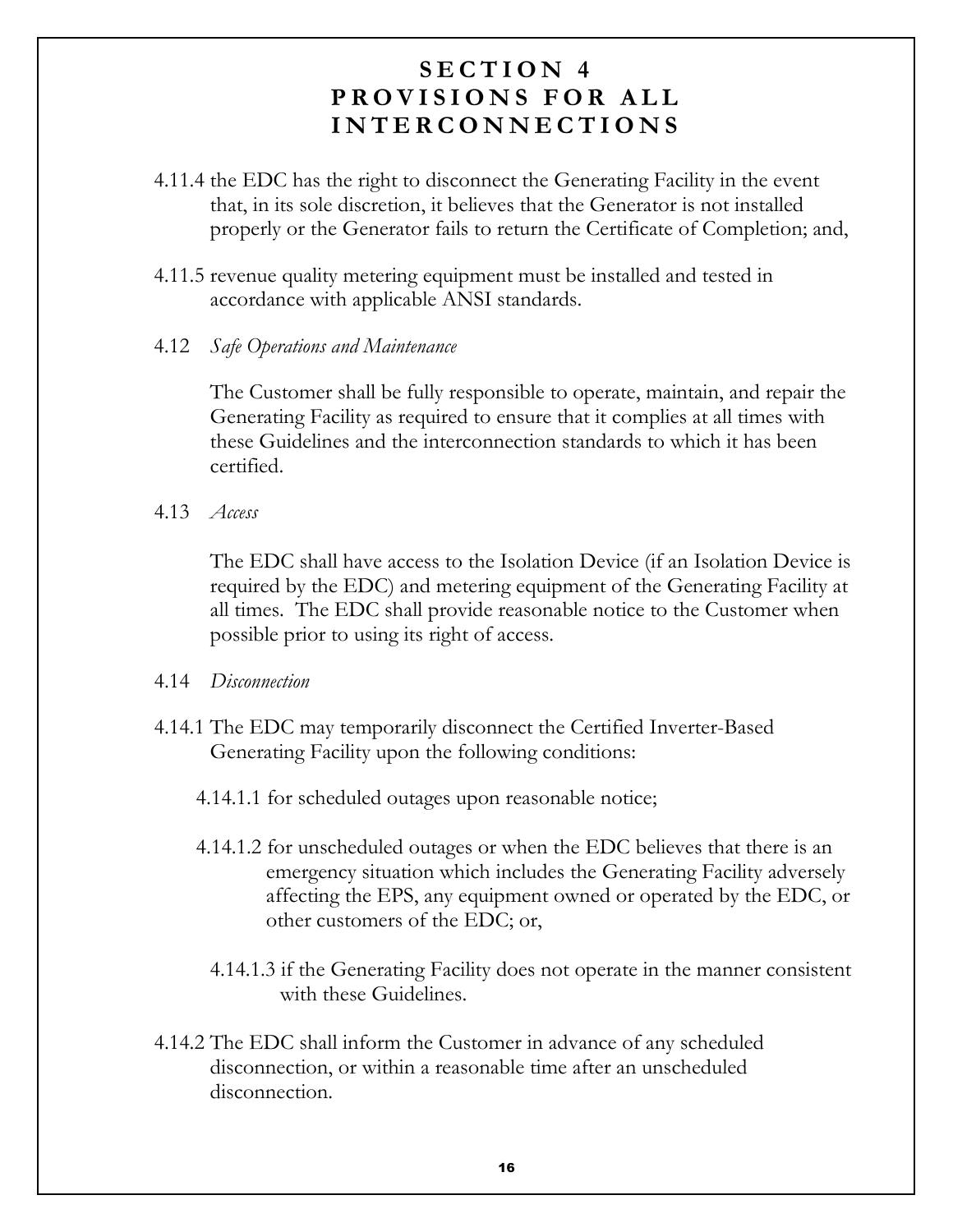#### 4.15 Indemnification

The Parties shall at all times indemnify, defend, and save the other Party harmless from, any and all damages, losses, claims, including claims and actions relating to injury to or death of any person or damage to property, demand, suits, recoveries, costs and expenses, court costs, attorney fees, and all other obligations by or to third parties, arising out of or resulting from the other Party's action or inactions of its obligations under this agreement on behalf of the indemnifying Party, except in cases of gross negligence or intentional wrongdoing by the indemnified Party.

#### 4.16 Insurance

Customers interconnecting a Generating Facility to the EPS of the EDC shall maintain liability insurance in the amount of \$300,000.00, per Interconnection. If the site owner or the generator operator is a different party than the Generator, they shall also maintain liability insurance in this amount. The Customer shall provide a Certificate of Insurance to the EDC annually. If the insurance is discontinued, for any reason, including transferring of ownership of the Generating Facility, the Customer shall notify the EDC, in writing, within five (5) Business Days of said discontinuation.

#### 4.17 Limitation of Liability

Each Party's liability to the other Party for any loss, cost, claim, injury, liability, or expense, including reasonable attorney's fees, relating to or arising from any act or omission in its performance of its obligations pursuant to these Guidelines, shall be limited to the amount of direct damage actually incurred. In no event shall either party be liable to the other party for any indirect, incidental, special, consequential, or punitive damages of any kind whatsoever, except as allowed under paragraph 4.15.

#### 4.18 Termination

4.18.1 The Interconnection may be terminated under the following conditions:

4.18.1.1by the Customer with 30 days advance written notice to the EDC;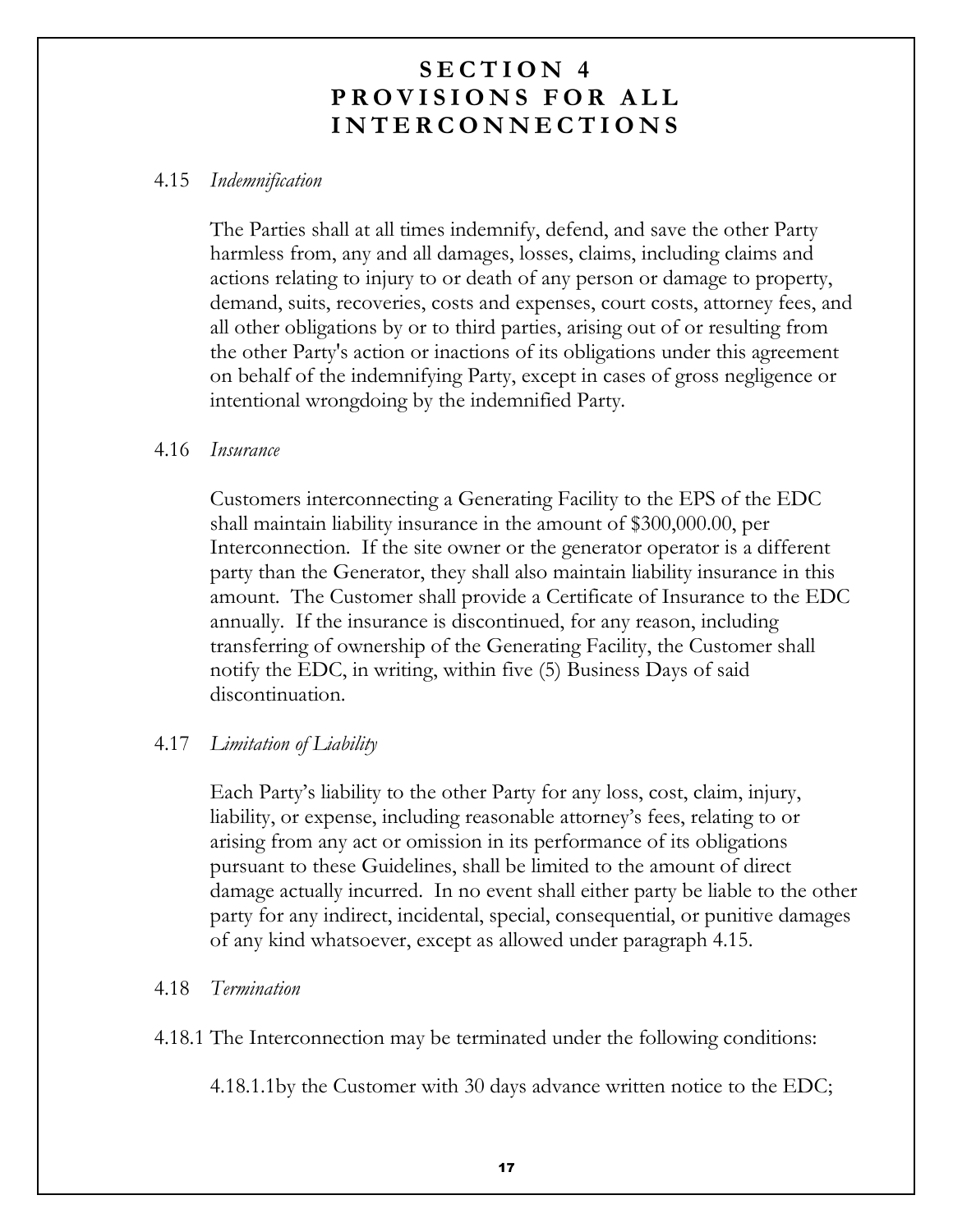- 4.18.1.2 by the EDC, if the Generating Facility fails to operate for any consecutive 12 month period; or,
- 4.17.1.3 by the EDC if the Customer fails to remedy a violation of these Guidelines within 30 days of receiving written notice of said violation by the EDC.

#### 4.19 Survival Rights

The provisions within these Guidelines shall continue in effect after termination to the extent necessary to allow or require any Party to fulfill rights or obligations that arose under the Guidelines.

#### $4.20$ Assignment/Transfer of Ownership of the Facility

The Customer shall notify the EDC of its intent to transfer the Generating Facility no less than 30 days prior to the transfer, or, within five (5) Business Days of the formation of the intent to transfer if the intent forms less than 30 before transfer. These Guidelines shall survive the transfer of ownership of the Generating Facility to a new owner when the new owner agrees in writing to comply with the terms of the Guidelines and so notifies the EDC. Absent acceptance by the new owner, within 30 days of the transfer, the Interconnection is no longer authorized and the EDC reserves the right to terminate the Interconnection at its own discretion. The EDC will provide the new owner with notice of the its intent to terminate at least 30 days in advance of said termination.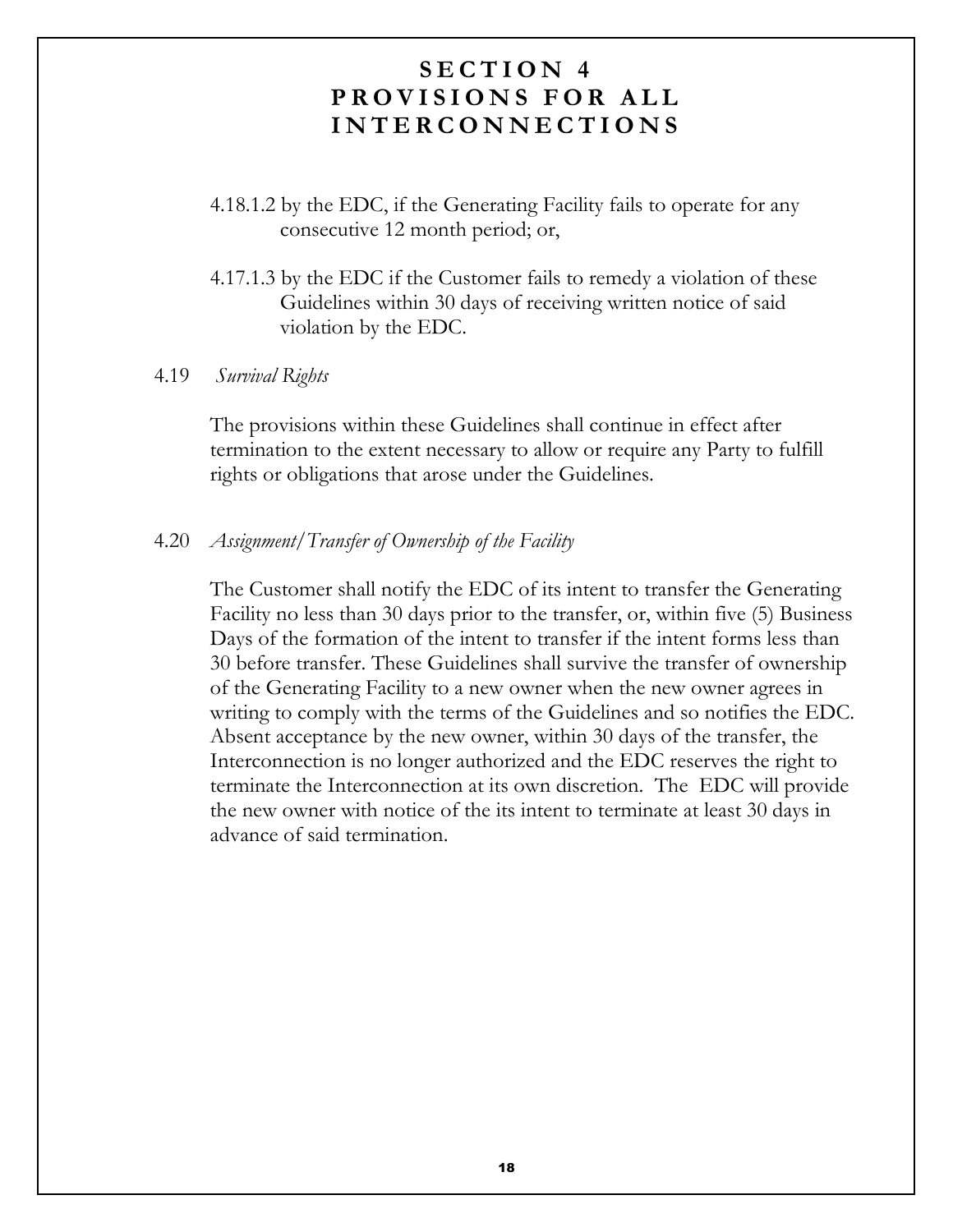#### **Complete Application**

An application will be considered complete when the following items have been received by the EDC (in accordance with section 3.4):

- 1. Complete signed and dated application
- 2. Processing Fee
- 3. One line electrical schematic
- 4. Site plan
- 5. Original liability insurance accord form
- 6. Technical specification documents

Additional information to evaluate the Application may be required.

#### **Processing Fee**

A non-refundable processing fee of \$100 must accompany this Application.

#### **Insurance**

Customers interconnecting a Generating Facility to the EPS of the EDC shall maintain liability insurance in the amount of \$300,000.00, per interconnection. If the Site Owner or the generator operator is a different party than the Customer, they shall also maintain liability insurance in this amount.

#### **Interconnection Customer**

| Contact Person: 2008                                                              |                                          |  |
|-----------------------------------------------------------------------------------|------------------------------------------|--|
|                                                                                   |                                          |  |
|                                                                                   | State: $\frac{\text{Size}}{\text{Size}}$ |  |
| Telephone (Day): ____________________ (Evening): ________________________________ |                                          |  |
| Fax: E-Mail Address:                                                              |                                          |  |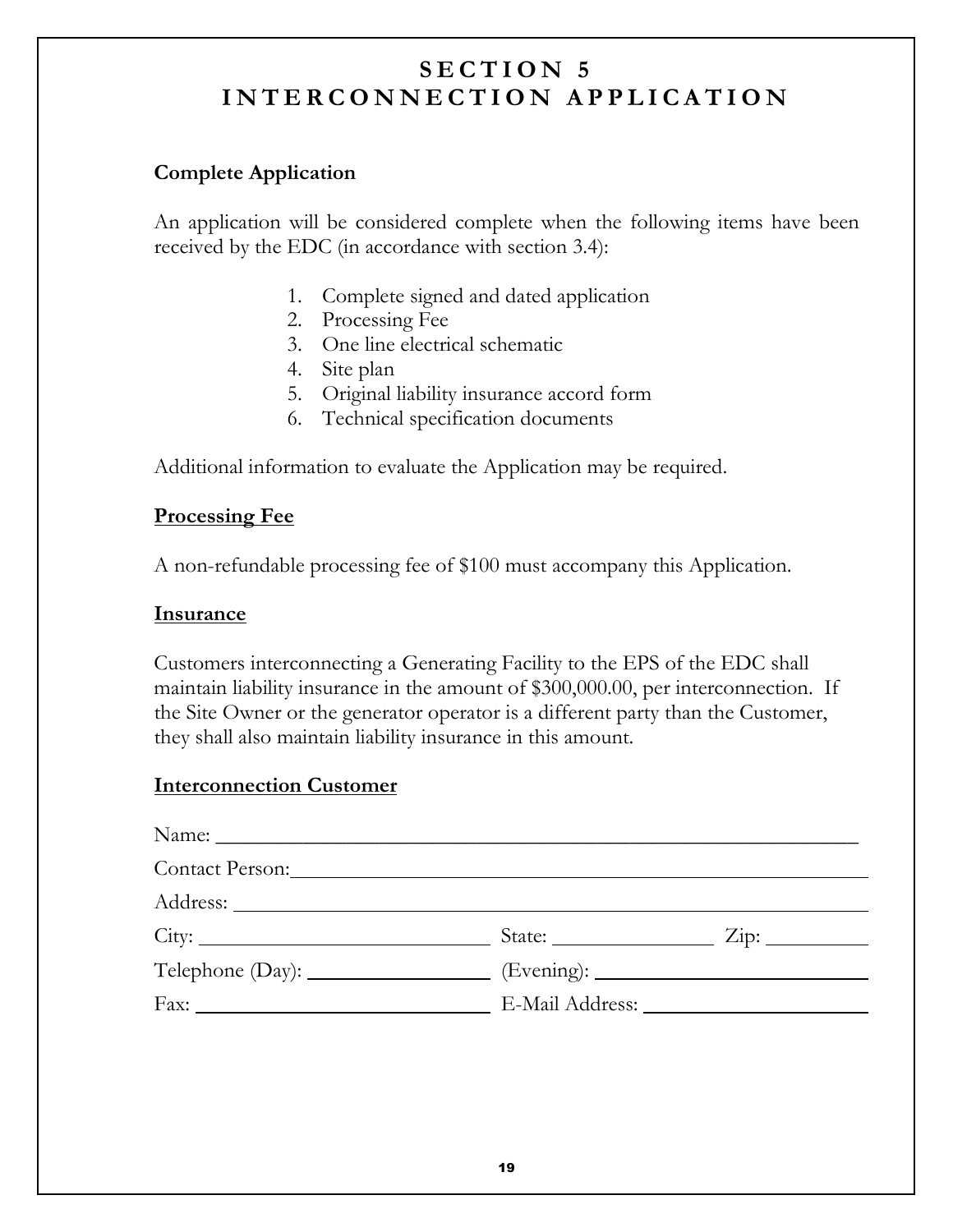#### Contact (if different from Interconnection Customer i.e. Developer)

| Name:                                                                             |              |                                                                                                                                                                                                                                          |
|-----------------------------------------------------------------------------------|--------------|------------------------------------------------------------------------------------------------------------------------------------------------------------------------------------------------------------------------------------------|
|                                                                                   |              |                                                                                                                                                                                                                                          |
|                                                                                   |              |                                                                                                                                                                                                                                          |
| Telephone (Day): ___________________ (Evening): _________________________________ |              |                                                                                                                                                                                                                                          |
|                                                                                   |              |                                                                                                                                                                                                                                          |
| Ownership Information (Owner of the facility, include percent ownership by any    |              |                                                                                                                                                                                                                                          |
| Certified Inverter-Based Generating Facility - Point of Interconnection           |              |                                                                                                                                                                                                                                          |
|                                                                                   |              |                                                                                                                                                                                                                                          |
|                                                                                   |              |                                                                                                                                                                                                                                          |
|                                                                                   |              |                                                                                                                                                                                                                                          |
|                                                                                   |              |                                                                                                                                                                                                                                          |
| Is this a new service:                                                            | $Yes$ No $N$ |                                                                                                                                                                                                                                          |
| Is the Interconnection Request for:                                               |              |                                                                                                                                                                                                                                          |
| customer's site?                                                                  | Yes No       | A retail customer interconnecting a new Certified Inverter-Based Generating<br>Facility that will produce electric energy to be consumed only on the retail<br>A Generating facility where 100% of the excess output will be sold to its |
| host utility?                                                                     | $Yes$ No $N$ |                                                                                                                                                                                                                                          |
|                                                                                   | $Yes$ No $N$ | An Interconnection Customer interconnecting a new Certified Inverter-<br>Based Generating Facility that plans to participate in the wholesale markets?                                                                                   |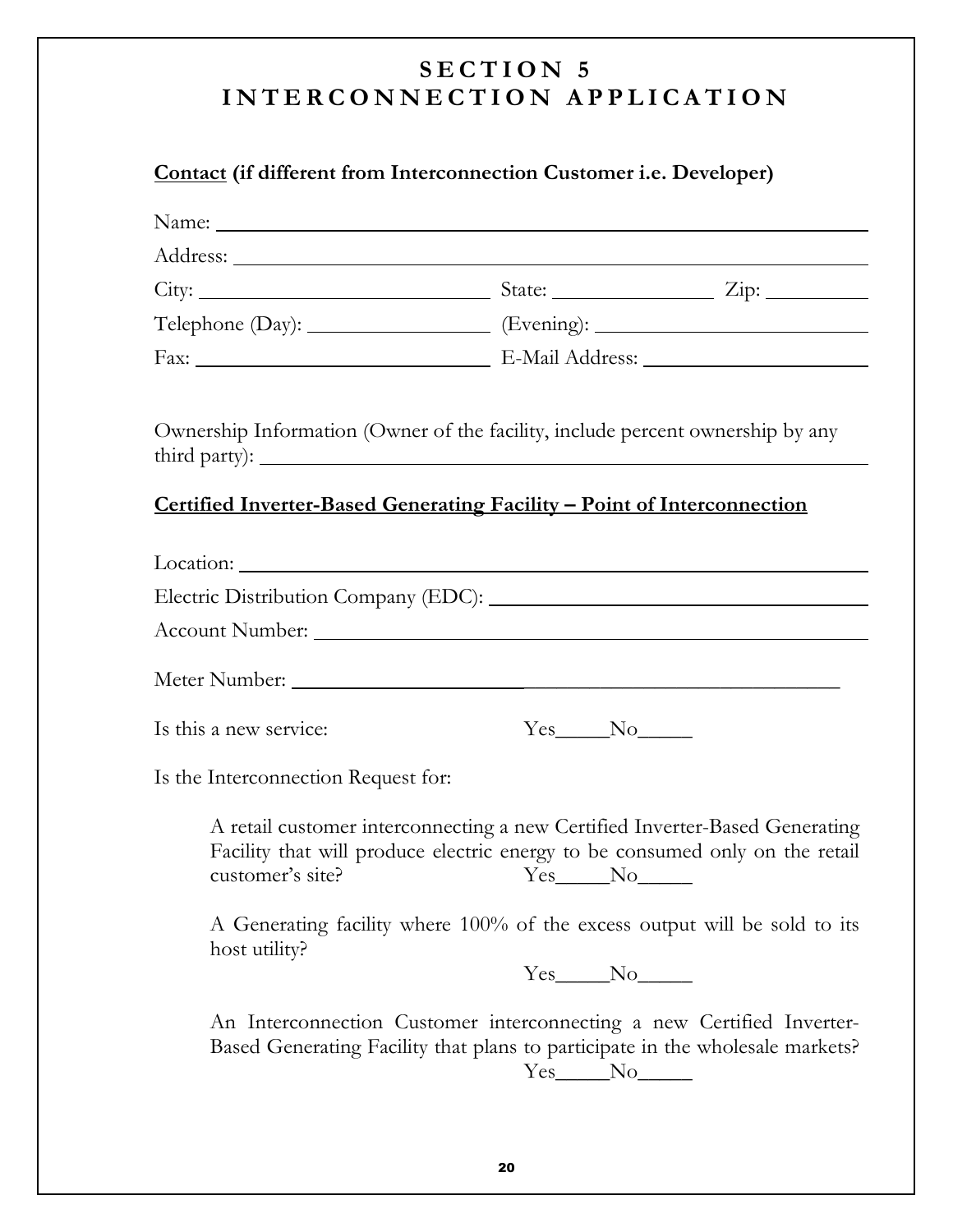|                       | Inverter Manufacturer:                                                             | _Model_ |  |
|-----------------------|------------------------------------------------------------------------------------|---------|--|
| Nameplate Rating:     |                                                                                    |         |  |
|                       | $\frac{1}{\sqrt{2\pi}}$ (kW)                                                       |         |  |
|                       | $\frac{1}{\sqrt{1-\frac{1}{2}}}$                                                   |         |  |
|                       | $\frac{1}{2}$ (AC Volts)                                                           |         |  |
|                       | Single Phase __________ Three Phase__________                                      |         |  |
|                       | System Design Capacity: __________ (kW) _______ (kVA)                              |         |  |
| Prime Mover:          |                                                                                    |         |  |
|                       | Photovoltaic                                                                       |         |  |
|                       | Reciprocating Engine                                                               |         |  |
|                       | Fuel Cell                                                                          |         |  |
|                       | Turbine                                                                            |         |  |
|                       | Other $\_\_$                                                                       |         |  |
| <b>Energy Source:</b> |                                                                                    |         |  |
|                       | Solar                                                                              |         |  |
|                       | Wind                                                                               |         |  |
|                       | Hydro                                                                              |         |  |
|                       | Diesel                                                                             |         |  |
|                       | Natural Gas                                                                        |         |  |
|                       | Fuel Oil                                                                           |         |  |
|                       |                                                                                    |         |  |
|                       | Is the equipment UL1741 Listed? $Yes\_\text{No}\_\text{--}$                        |         |  |
|                       | If yes, attach manufacturer's document showing UL-1741 listing.                    |         |  |
|                       | Estimated Installation Date: _________ Estimated In-Service Date: _________        |         |  |
|                       | The Inverter Process is available only for inverter-based Generating Facilities no |         |  |

larger than 10 kW that meet the codes, standards, and certification requirements to UL 1741 as outlined in these Guidelines.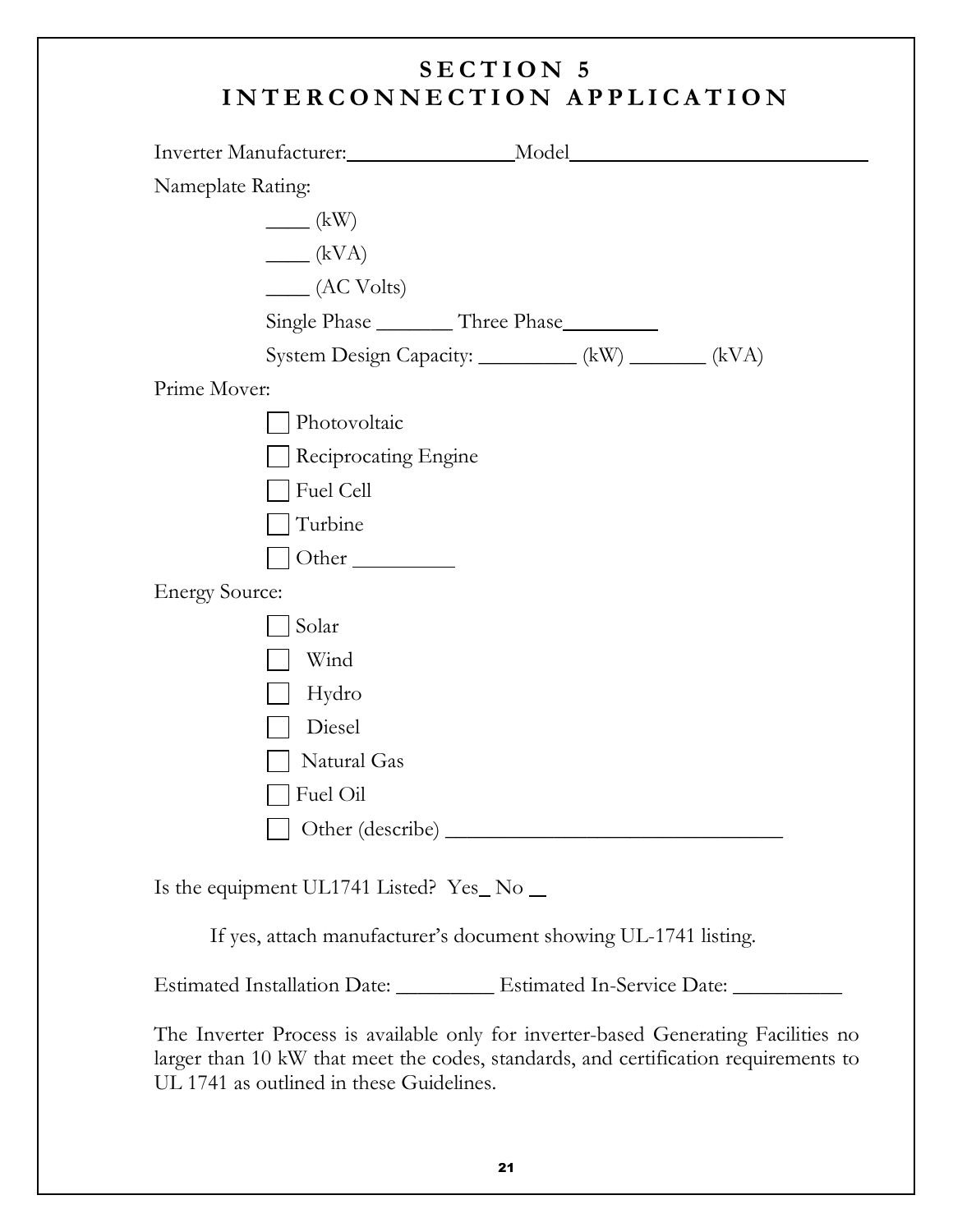#### **Interconnection Customer Signature**

I hereby certify that, to the best of my knowledge, the information provided in this Application is true. I agree and accept all terms and conditions for Interconnection and agree to abide by the "Guidelines for Certified Inverter Based Generating Facility, 10 kW and less" to interconnect a Certified Inverter-Based Generating Facility and return the Certificate of Completion when the Certified Inverter-Based Generating Facility has been installed.

MMMMMMMMMMMMMMMMMMMMMMMMMMMMMMMMMMMMMMMMMMMMMMMMMMMMMMMMMMMMMMMM

> MMMMMMMMMMMMMMMMMMMMMMMMMMMMMMMMMMMMMMMMMMMMMMMMMMMMMMMMM

Signed:

Print Name: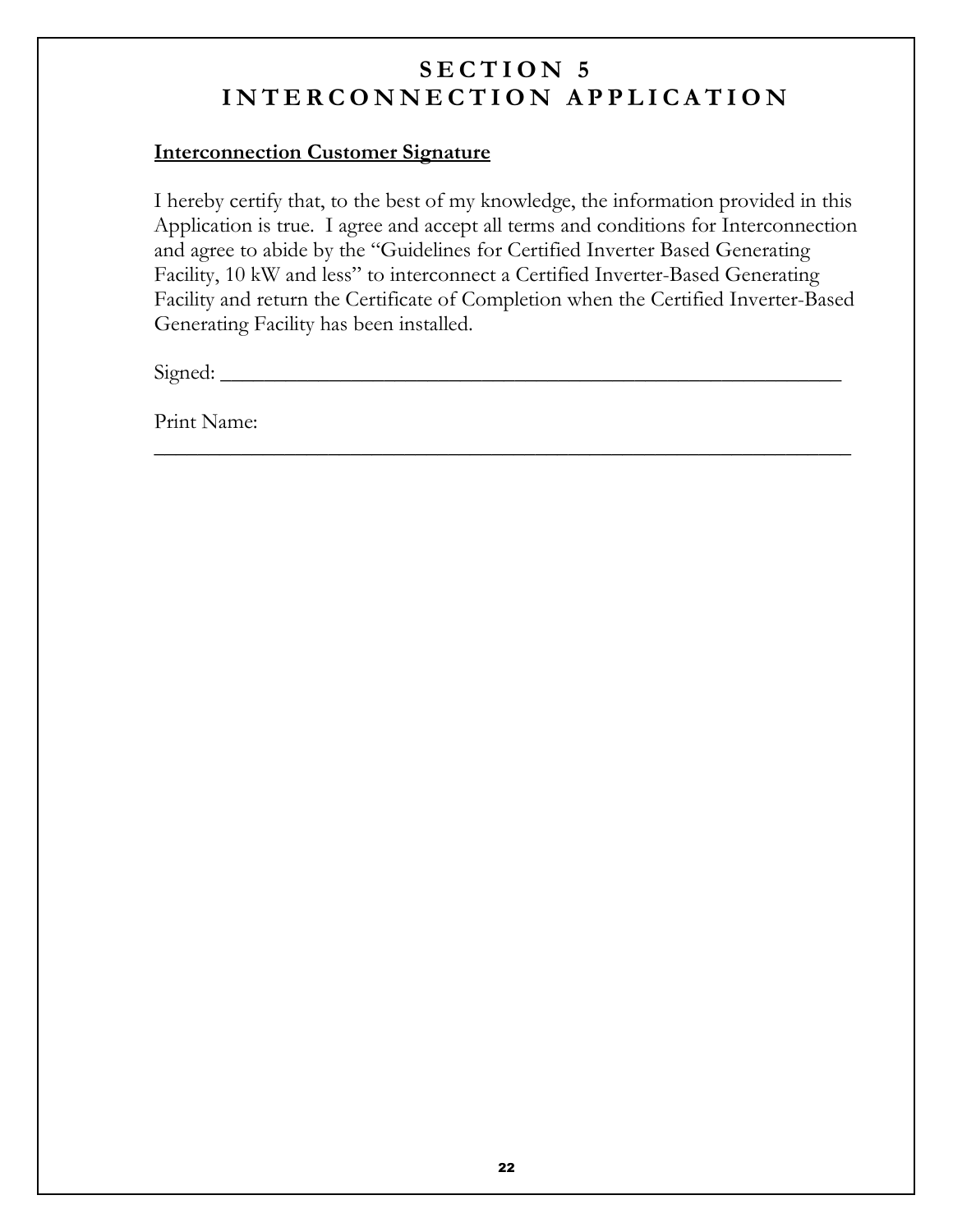# ATTACHMENT 1 RECEIPT OF APPLICATION (Sample)

|                                                   | Date: $\_\_$ |
|---------------------------------------------------|--------------|
| Date Interconnection Request Received: __________ |              |
|                                                   |              |
|                                                   |              |
| <b>Interconnection Customer Name</b>              |              |
|                                                   |              |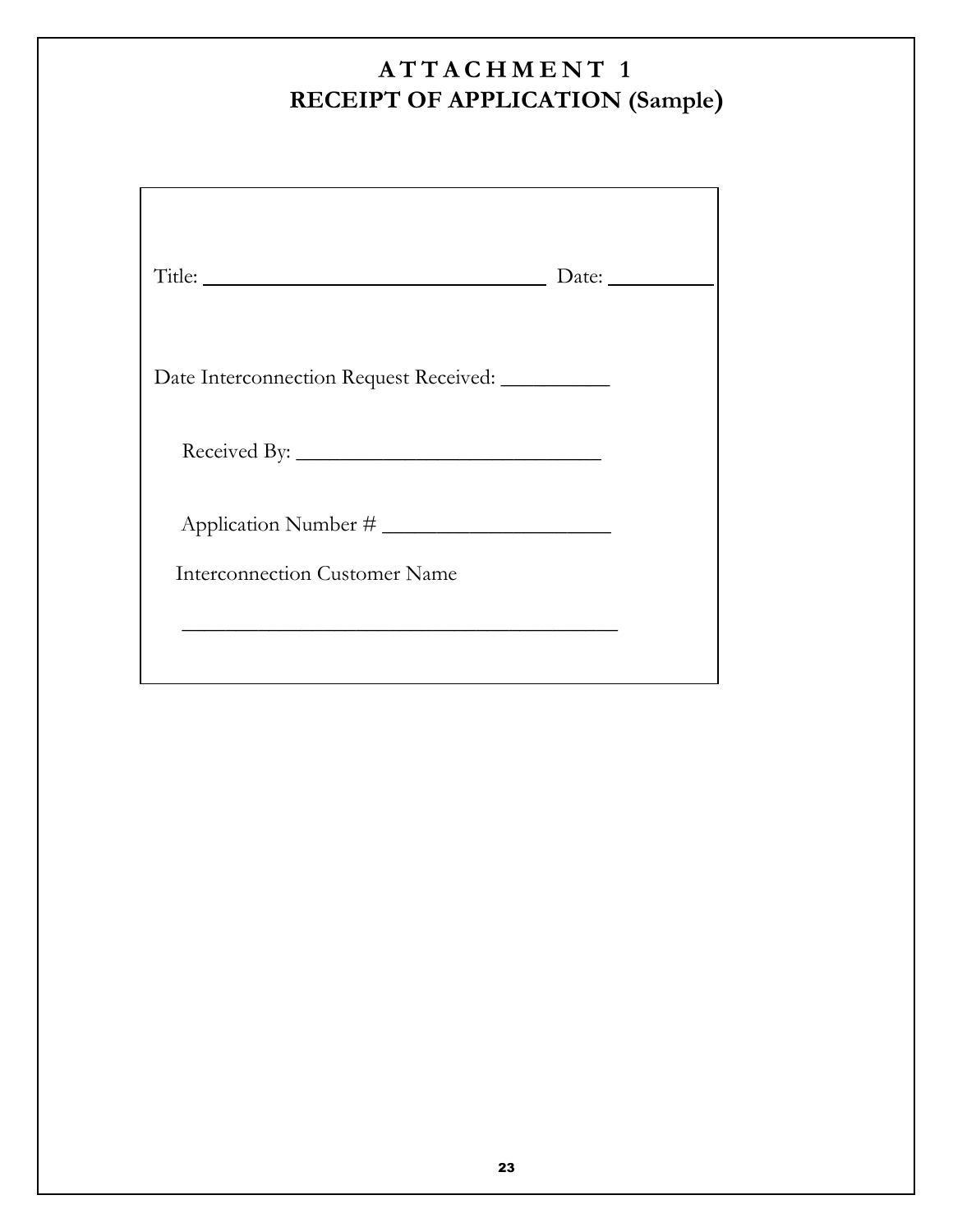### $\mathbf{ATTACHMENT}$  2 CHECKLIST OF MISSING INFORMATION  $(Sample)$

|    | Missing Elements                                      |  |
|----|-------------------------------------------------------|--|
| R  | Processing Fee Deficient                              |  |
| R. | Signed Application                                    |  |
| R  | One Line Schematic                                    |  |
|    | R Site Plan                                           |  |
|    | R Technical Data                                      |  |
|    | R Insurance                                           |  |
|    | Date Deemed Valid Interconnection Request: __________ |  |
|    |                                                       |  |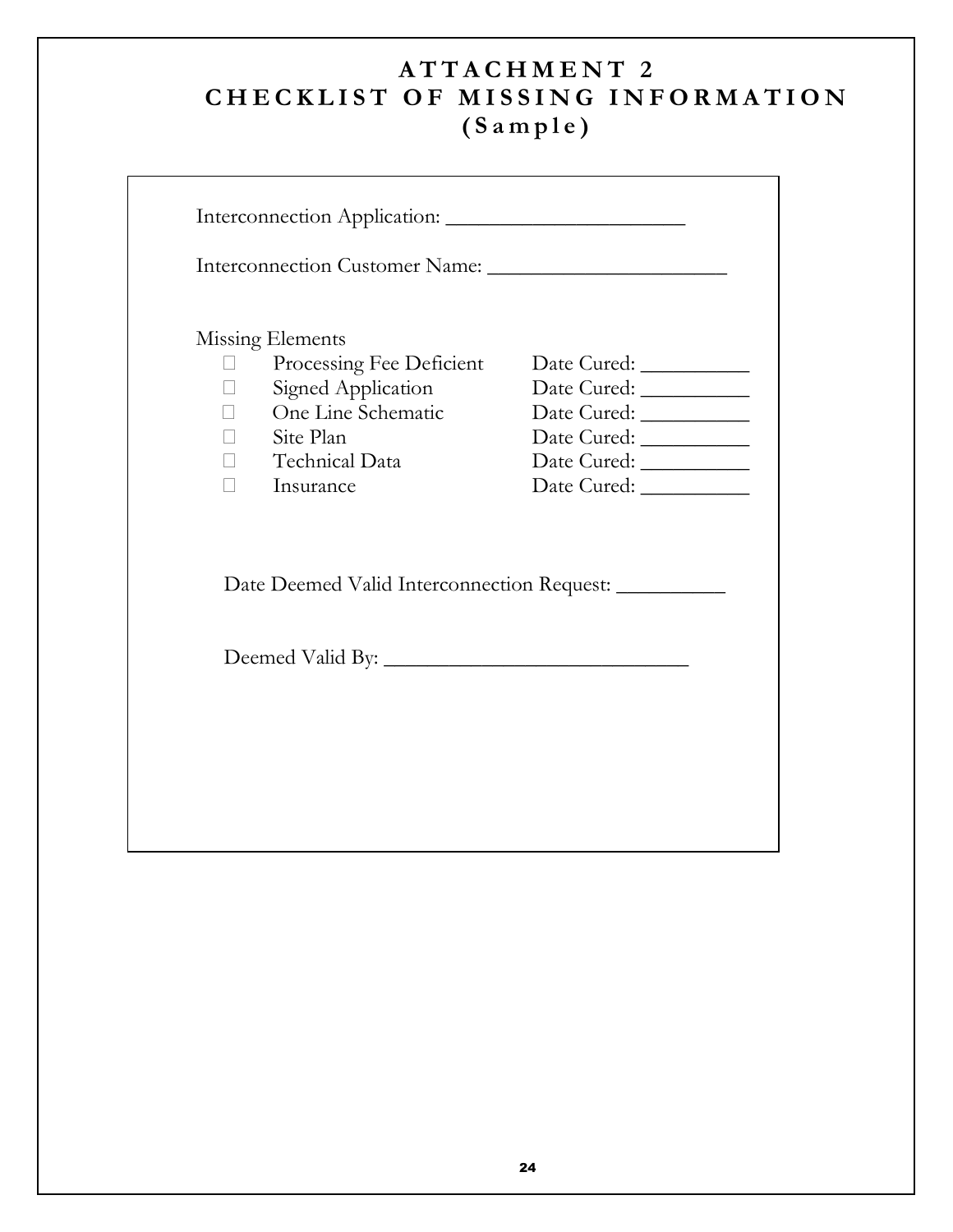### $ATTACHMENT$  3 CONTINGENT APPROVAL TO INTERCONNECT (Sample)

Interconnection of the Generating Facility is approved contingent upon compliance with the Terms and Conditions of the Interconnection Application (Section 5) and the Interconnection Customer's return of a completed Certificate of Completion (Attachment 4).

Electric Distribution Company Name:

Electric Distribution Company Signature:

Print Name:

| $\mathbf{r}$<br>$\mathbf{1}$ | acc<br>- |
|------------------------------|----------|
|                              |          |

MMMMMMMMMMMMMMMMMMMMMMMMMMMMMMMMMMMMMMMMMMMMMMMMMMMMM

MMMMMMMMMMMMMMMMMMMMMMMMMMMMMMMMMMMMMMMMMMMMMMMMMMMMM

MMMMMMMMMMMMMMMMMMMMMMMMMMMMMMMMMMMMMMMMMMMMMMM

! \* '> MMMMMMMMMMMMMMMMMMMMMMMMMMMMMMMMM

 - 1MMMMMMMMMMMMMMMMMMMMMMMMMMM

Electric Distribution Company waives witness test? Yes\_\_No\_\_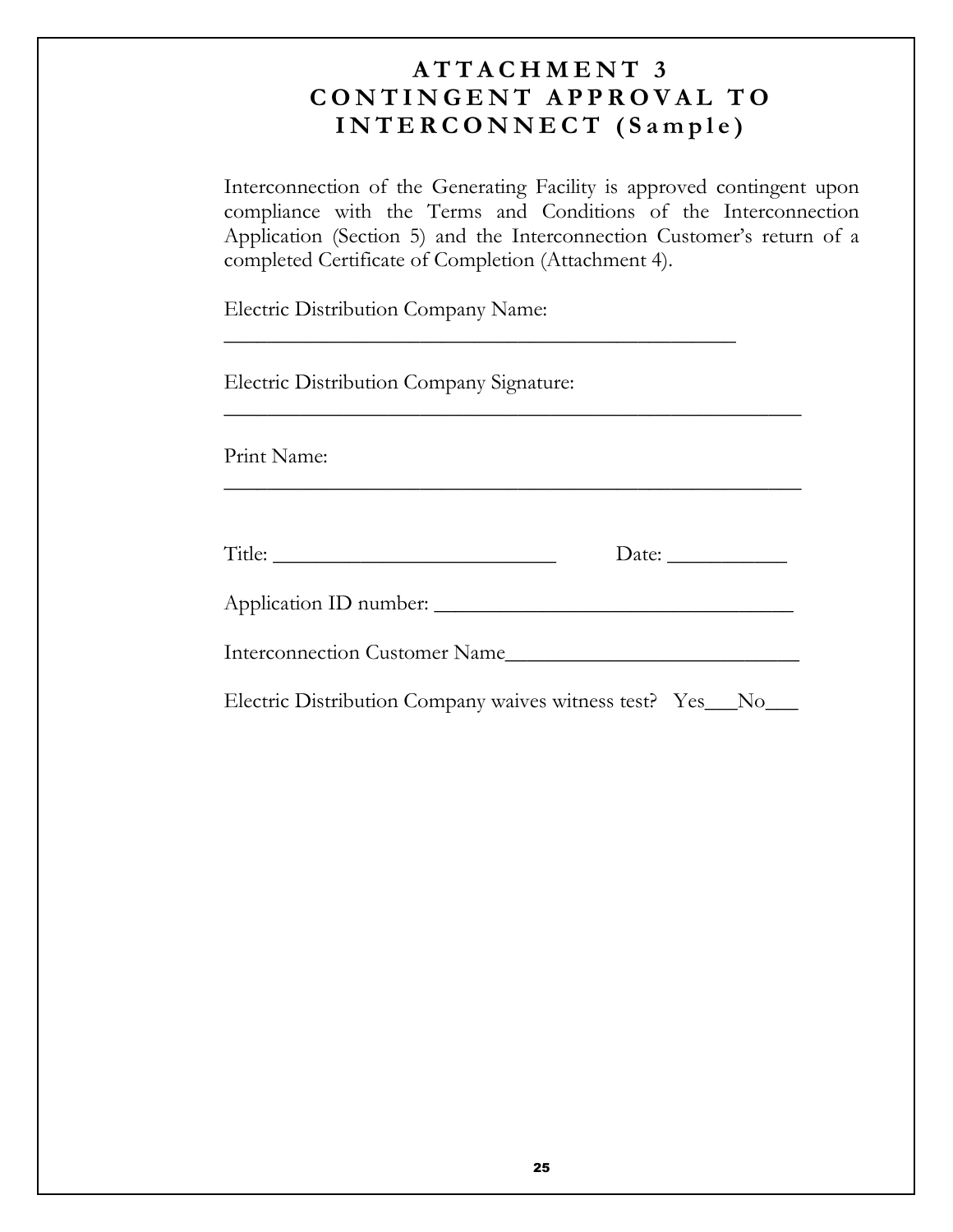### $ATTACHMENT$  4 CERTIFICATE OF COMPLETION

Is the Generating Facility owner-installed? Yes\_\_\_ No \_\_\_\_

| Interconnection Customer: |  |
|---------------------------|--|
| Contact:                  |  |

Location of the Generating Facility (if different from above):

| Electrician:           | Name: Name and the second contract of the second contract of the second contract of the second contract of the second contract of the second contract of the second contract of the second contract of the second contract of |  |
|------------------------|-------------------------------------------------------------------------------------------------------------------------------------------------------------------------------------------------------------------------------|--|
|                        |                                                                                                                                                                                                                               |  |
|                        |                                                                                                                                                                                                                               |  |
|                        |                                                                                                                                                                                                                               |  |
|                        |                                                                                                                                                                                                                               |  |
|                        | Date approval to install facility granted by the Electric Distribution                                                                                                                                                        |  |
| Application ID number: |                                                                                                                                                                                                                               |  |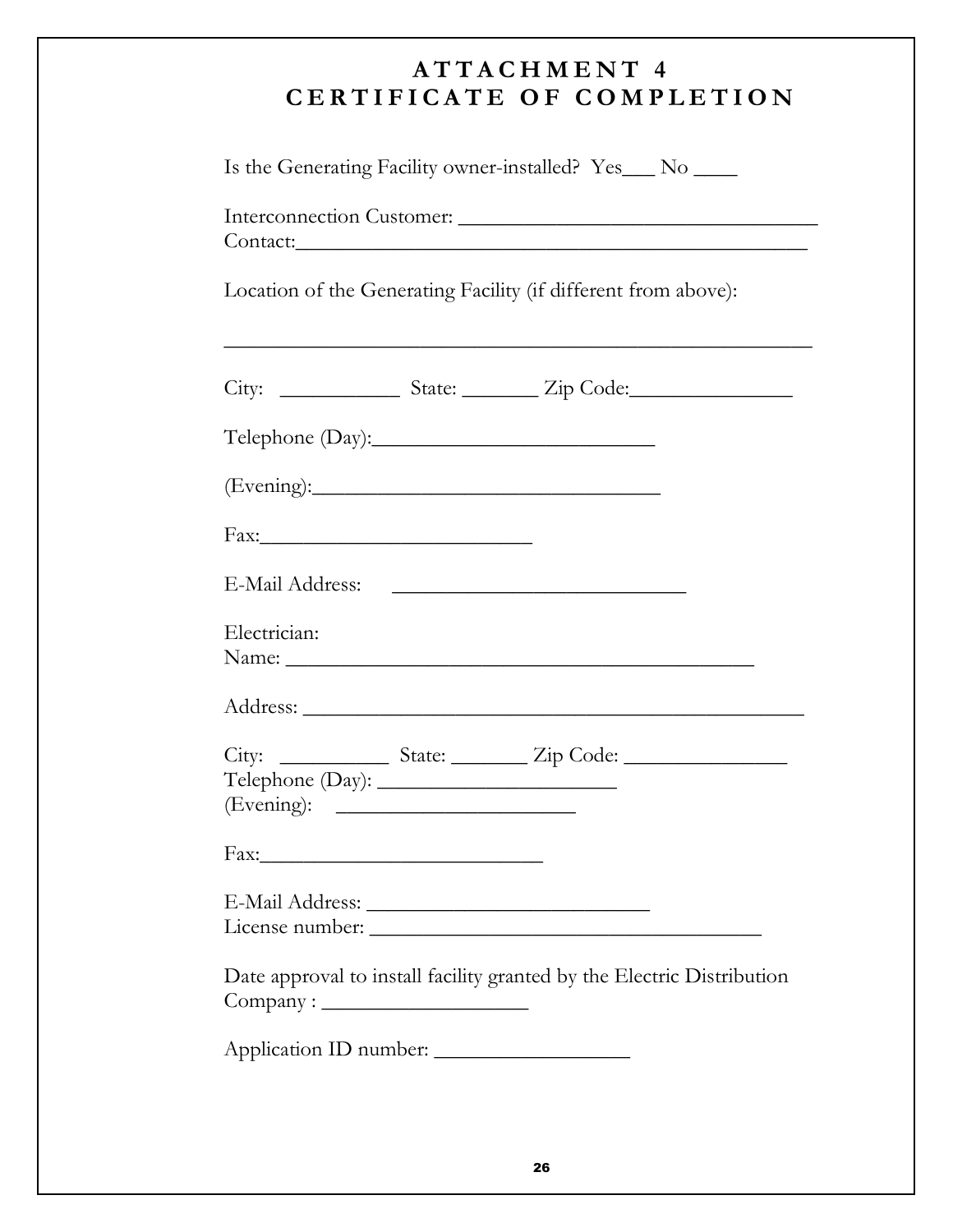## $ATTACHMENT$  4 CERTIFICATE OF COMPLETION

Electrical Inspection Signoff/ Copy of Inspection Sticker:

MMMMMMMMMMMMMMMMMMMMMMM

The Generating Facility has been installed and inspected in compliance &' C MMMMMMMMMMMMMMMMMMMMMMMM

Signed (Local electrical wiring inspector, or attach signed electrical inspection):

9 1> MMMMMMMMMMMMMMMMMMMMMMMM \*> MMMMMMMMMMM

MMMMMMMMMMMMMMMMMMMMMMMMMMMMMMMMMMMMMMMMMMMMMMMMMMMMMM

As a condition of interconnection, you are required to send a signed copy of this form along with a copy of the approved and signed electrical permit to the EDC, including the information below:

Name:

Electric Distribution Company:

MMMMMMMMMMMMMMMMMMMMMMMMMMMMMMM Address:

MMMMMMMMMMMMMMMMMMMMMMMMMMMMMMMMMMMMMMMMMMMMMMMMMMMMM City,

**State** 

ZIP: Fax:

Email  $\text{ID}$ 

I have read and certify that to the information included in this Certificate of Completion is true and correct.

5 \*MMMMMMMMMMMMMMMMMMMMMMMMMMMMMMMM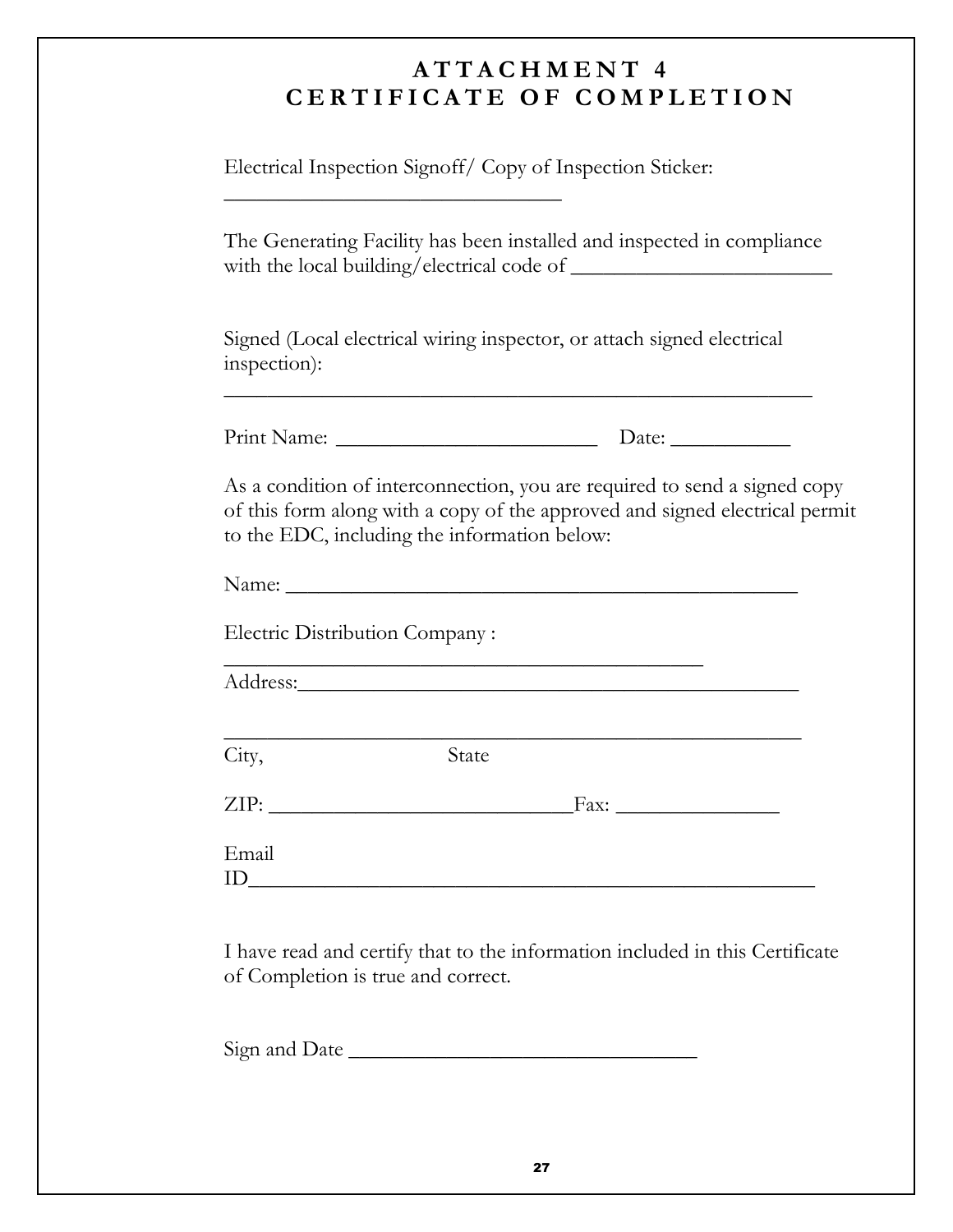### $ATTACHMENT$  5 APPROVAL TO ENERGIZE  $(Sample)$

Energizing the Generating Facility is approved contingent upon ongoing compliance with the Guidelines for interconnecting an Inverter-Based Generating Facility.

Please provide the EDC Distributed Resources Group with the following on a regular basis:

1. Annually: Provide a certificate of insurance as described in the enclosed interconnection agreement. The next one will be due by

Please send it to the following address by that date:

EDC:

@@@@@@@@@@@@@@@

@@@@@@

)\*- 1> MMMMMMMMMMMMMMMMMMMMMMMMMMMMMM )\*- !> MMMMMMMMMMMMMMMMMMMMMMMMMMMMM MMMMMMMMMMMMMMMMMMMMMMMMMMMMMMMMMMMMMMMMM

MMMMMMMMMMMMMMMMMMMMMMMMMMMMMMMMMMMMMMMMM

- 2. Every 60 months: Customer is responsible for the periodic maintenance of the relays, interrupting devices, control schemes, and batteries that involve the protection of the EDC's system. The test cycle for protective relaying must occur every 60 calendar months or manufacturer's recommendation, whichever is less. Customer must provide copies of these test records to the EDC by
- 3. A fully executed Interconnection Agreement for the Generating Facility will be sent under separate cover

Electric Distribution Company Name: Electric Distribution Company Signature: Print Name: Title: Date: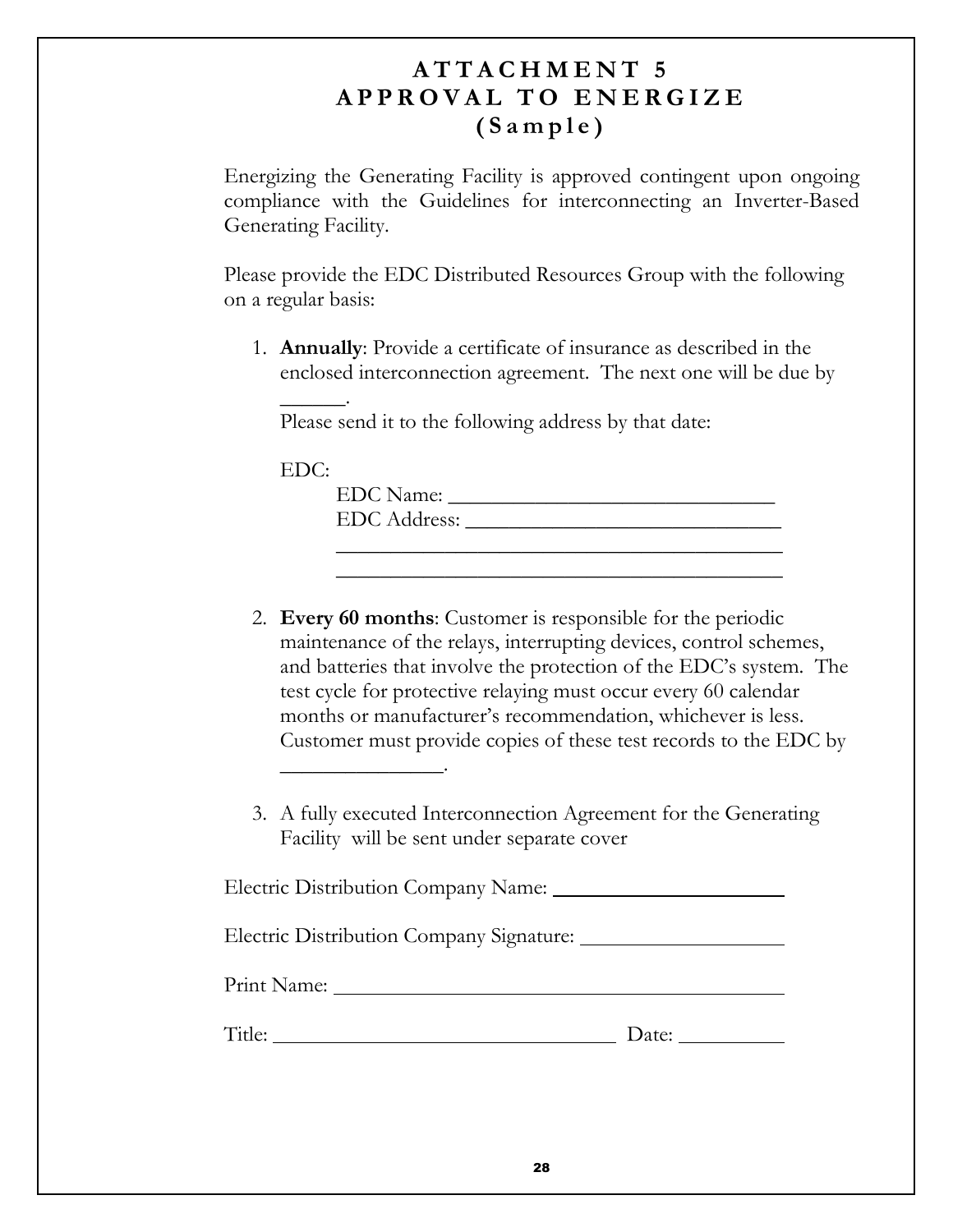In this Guideline the following terms may be used:

Area Network: See Low Voltage Secondary Network Grid System

**Business Day:** Shall mean Monday through Friday, excluding Federal and State Holidays.

**Calendar Day:** Shall mean any day including Saturday, Sunday, Federal and State Holidays.

**Capacity:** The maximum output, commonly expressed in kilowatts (kW) or megawatts (MW), that generating equipment can supply to system load, adjusted for ambient conditions.

**CL&P:** The Connecticut Light and Power Company. CL&P provides service to all of Connecticut except the towns supplied by UI, and the towns of Wallingford, Norwich, Bozrah and parts of Groton, Norwalk, and Lebanon.

**Certificate of Completion:** the Customer shall return the "Certificate of Completion" (Attachment 4) to the EDC within ten (10) Business Days of from the date of installation, and which shall include a copy of the Municipal Electric Inspector's documented approval

**Certified Inverter Based Generating Facility:** Specific Generating Facility, 10 kW and less and protective equipment system or systems that are documented as meeting applicable test requirements and standards relating to safety and reliability by a nationally recognized testing laboratory. An inverter is considered approved if it is certified to UL-1741 and passed the required tests without failure to comply with IEEE C62.41 and C62.45. Proof of certification under UL-1741 and IEEE C62.41, and C62.45 shall be required.

**Commissioning Test:** Commissioning tests shall be conducted after the interconnection system is installed and is ready for operation. An individual qualified in testing protective equipment (professional engineer, factory certified technician, or licensed electrician with experience in testing protective equipment) must perform or directly supervise Commissioning tests. The EDC has the right to witness the Commissioning tests as described below, or to require written certification, by the equipment owner describing which tests were performed and their results. All commissioning tests shall be performed based on written procedures. Commissioning procedures are typically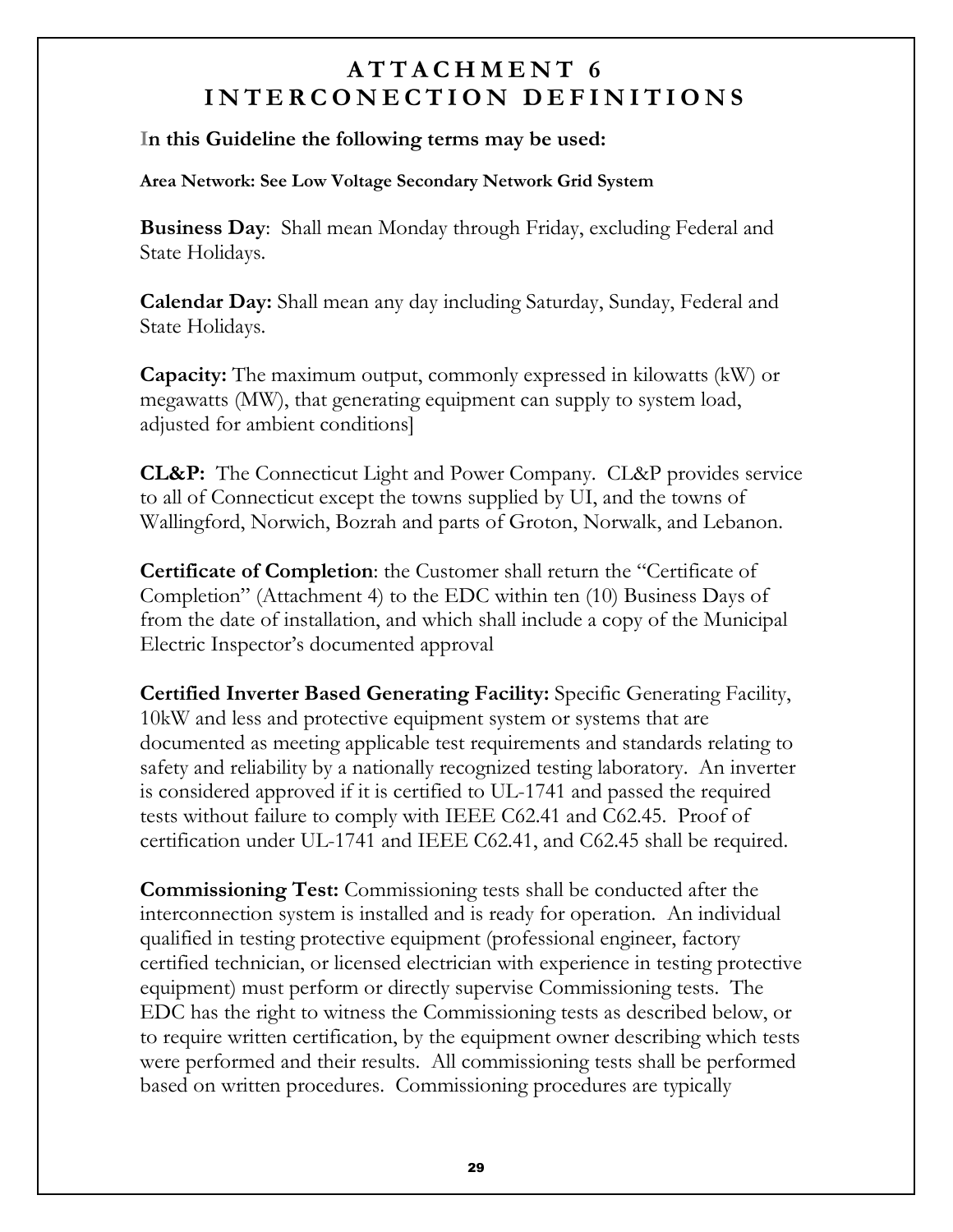provided by equipment manufacturers or system integrators and approved by the equipment owner and the EDC. Once completed and accepted, the Commissioning tests will not have to be repeated unless set points are changed.

**Company:** CL&P or UI; the EDC

**Company (EDC) Facilitator**: The EDC's designated single point of contact for customer inquiries related to Facilities. Interested parties can obtain a copy of the Guidelines, interconnection applications and any forms that are needed to request an interconnection from the EDC Facilitator.

**DPUC:** Connecticut Department of Public Utility Control.

Department: Connecticut Department of Public Utility Control ("DPUC").

**Disconnect:** To isolate a circuit or equipment from a source of power.

**Distribution Feeder** An electric line operated at voltages below 69 kV, from

an electric provider substation or other supply point to customers.

**Electric Distribution Company** or "**EDC**": CL&P and/or UI, as appropriate.

**Electric Power System (EPS):** All electrical wires, equipment, and other facilities owned or provided by the EDC that are normally operated at voltages below 69kV to provide distribution service to customers.

**Fault:** An equipment failure, short circuit, or other condition resulting from abnormally high amounts of current from the power source.

**Generator:** The owner/operator of the Generating Facility.

**Generating Facility:** Any certified inverter-based device producing electrical energy, i.e. rotating generators, wind, steam turbines, internal combustion engines, hydraulic turbines, solar, fuel cells, etc., including energy storage technologies. A system for the Generation of electricity that is located near the point where the electricity will be used or is in a location that will support the functioning of the electric power distribution grid.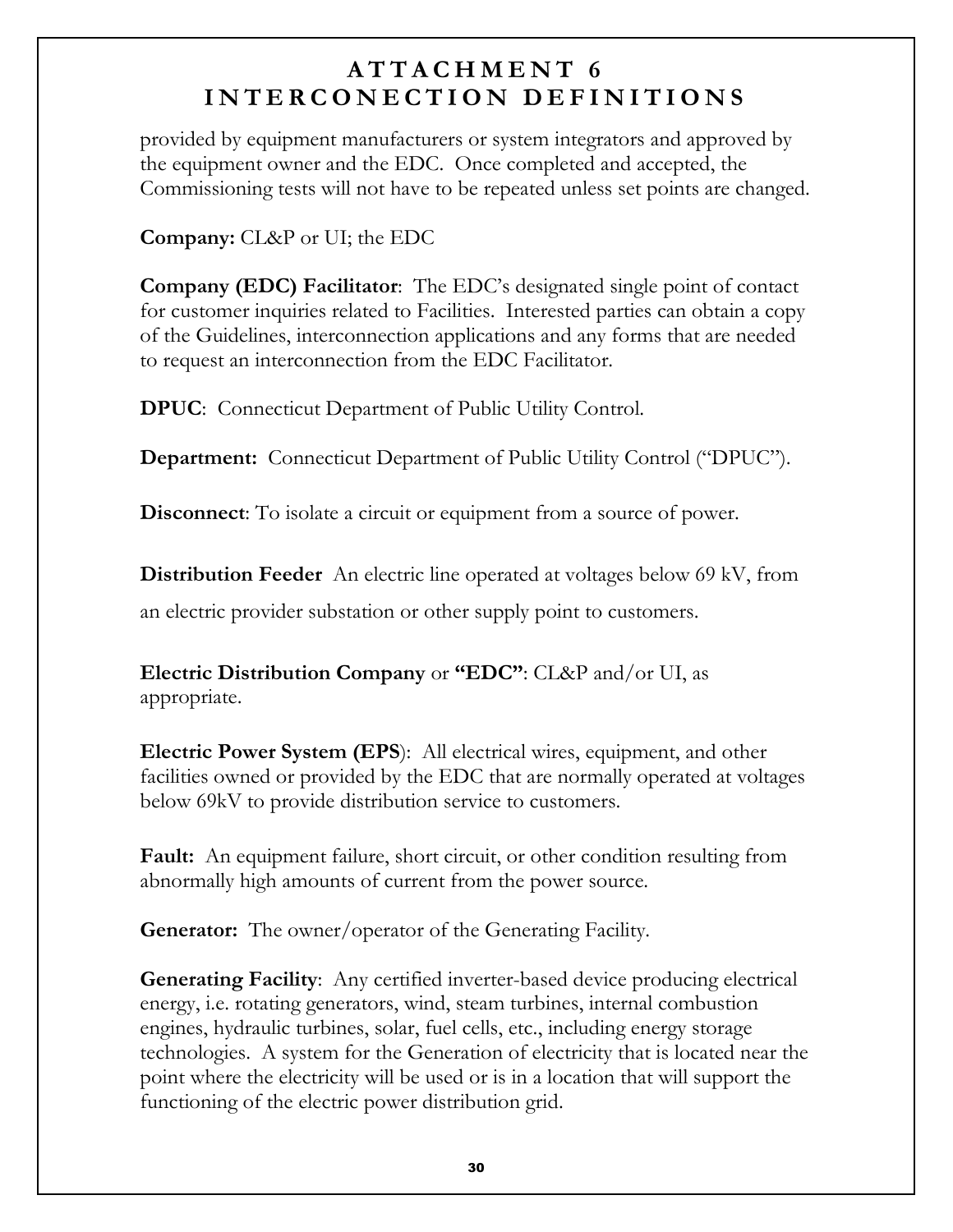**Guidelines:** The "Guidelines for Certified Inverter Based Generating Facility, 10 kW or less" which includes 5 Sections and 7 Attachments. They describe the protocols and procedures for interconnecting to the Electric Power System.

**IEEE:** Institute of Electrical and Electronics Engineers.

**In-Service Date:** The date on which the Generating Facility and system modification (if applicable) are complete and ready for service, even if the Generating Facility is not placed in service on or by that date

**Intentional Islanding:** Intentional Islanding occurs when the Generating Facility has been isolated from the EPS by planned operation of disconnecting means consistent with the Technical Requirements and the Generating Facility as a result is serving segregated load(s) on the Generating Facility's side of the Point of Interconnection.

**Interconnection:** The physical connection of a Generating Facility to the Electric Power System so that Parallel Operation can occur.

**Interconnection Application:** The document to be filled out by the Customer and sent to the EDC prior to any Interconnection. The Interconnection Application is in Section 5 of the Guidelines. By signing the Interconnection Application, the Customer acknowledges acceptance of all terms and conditions of the Guidelines.

**Interconnection Customer or Customer:** The person, organization or entity applying to interconnect a Generating Facility to the Electric Power System.

**Inverter:** A machine, device or system that changes direct-current power to alternating-current power.

**Islanding:** A situation where electrical power remains in a portion of an EPS when the EPS has ceased providing power for whatever reason (emergency conditions, maintenance, etc.) to that portion of the EPS.

**Isolation Device:** A readily accessible, lockable, visible-break mechanical device used for isolating a circuit or equipment from a source of power.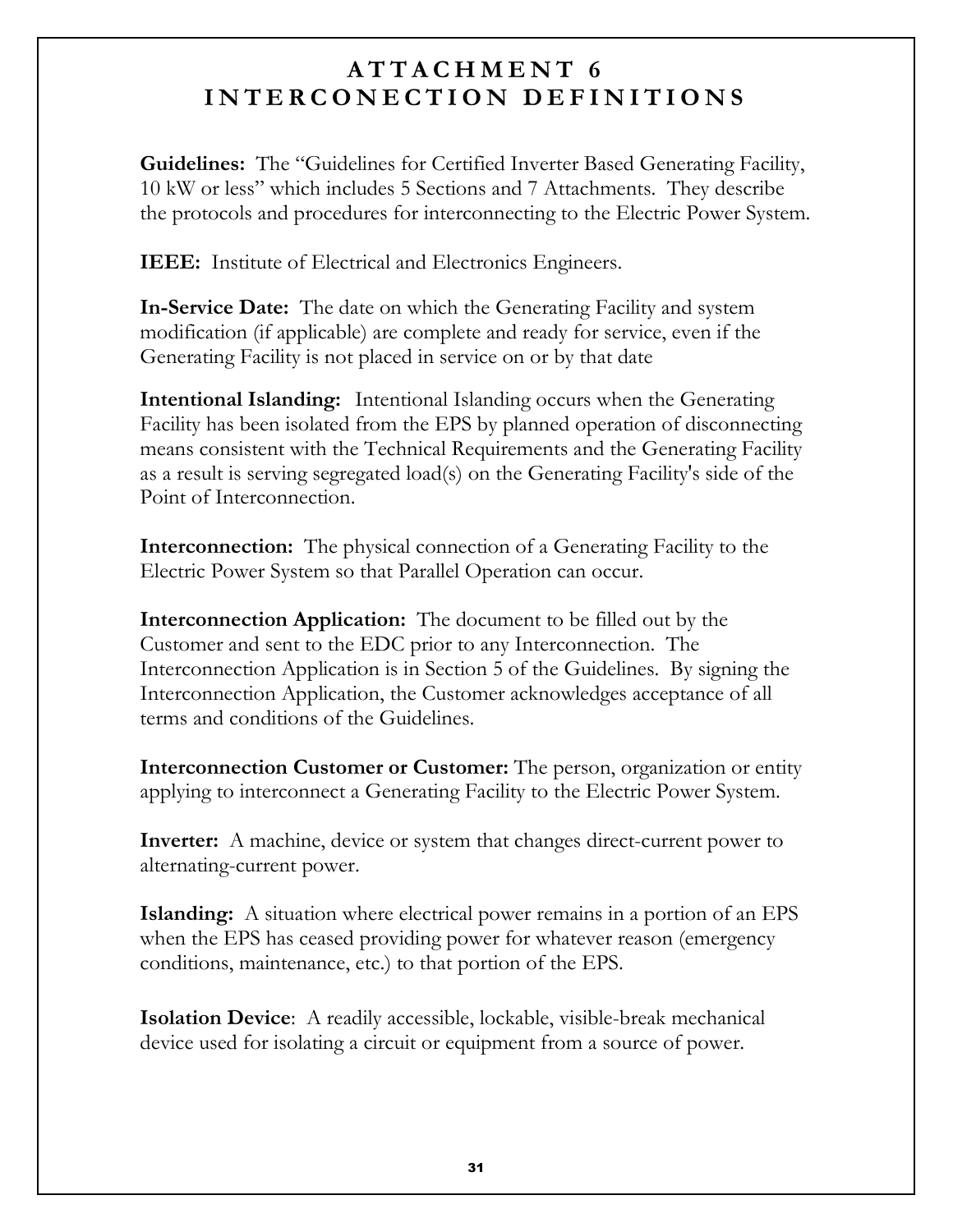Low Voltage Secondary Network Grid System (Area Network): A Network Secondary Distribution System typically with a nominal voltage of  $208Y/120$  volts in which the secondaries of distribution transformers are connected to a common network bus through Network Protectors. The distribution transformers, Network Protectors and network buses are located in multiple locations which are interconnected to form a grid.

**Meter Working Space:** An area in front, above and below the meter or the meter enclosure. Refer to Article 110.26 of NEC for specifications regarding access and working spaces about electrical equipment (600 V or less).

**Metering Point:** The point at which the billing meter is connected (for meters) that do not use instrument transformers). For meters that use instrument transformers, the point at which the instrument transformers are connected.

**Municipal Electrical Inspector:** Local town or city official in which the Interconnection is proposed to take place who is responsible for approving the Interconnection.

**Nationally Recognized Testing Laboratory (NRTL):** An OSHA approved laboratory which performs the certification testing required for Generating Facilities.

**Net Metering:** The process, in accordance with applicable EDC rates whereby the metered electrical energy production by a Generating Facility is subtracted from the metered EDC electrical energy sales to the customer at the Generating Facility.

**Operator:** Entity that operates the electric distribution system (also EDC)

**OSHA** Occupational Safety and Health Administration

**Parallel Operation:** A Generating Facility, connected electrically to the EDC EPS, in which the potential exists for electricity to flow back from the generating Facility to the EDC EPS. The EDC will grant operation to parallel (energize) only when the products of the interconnection review conclude that the Generating Facility is in compliance with all EDC requirements.

**Parties:** Those who are undertaking and agreeing to these Guidelines and the interconnection process, includes Customer and the EDC.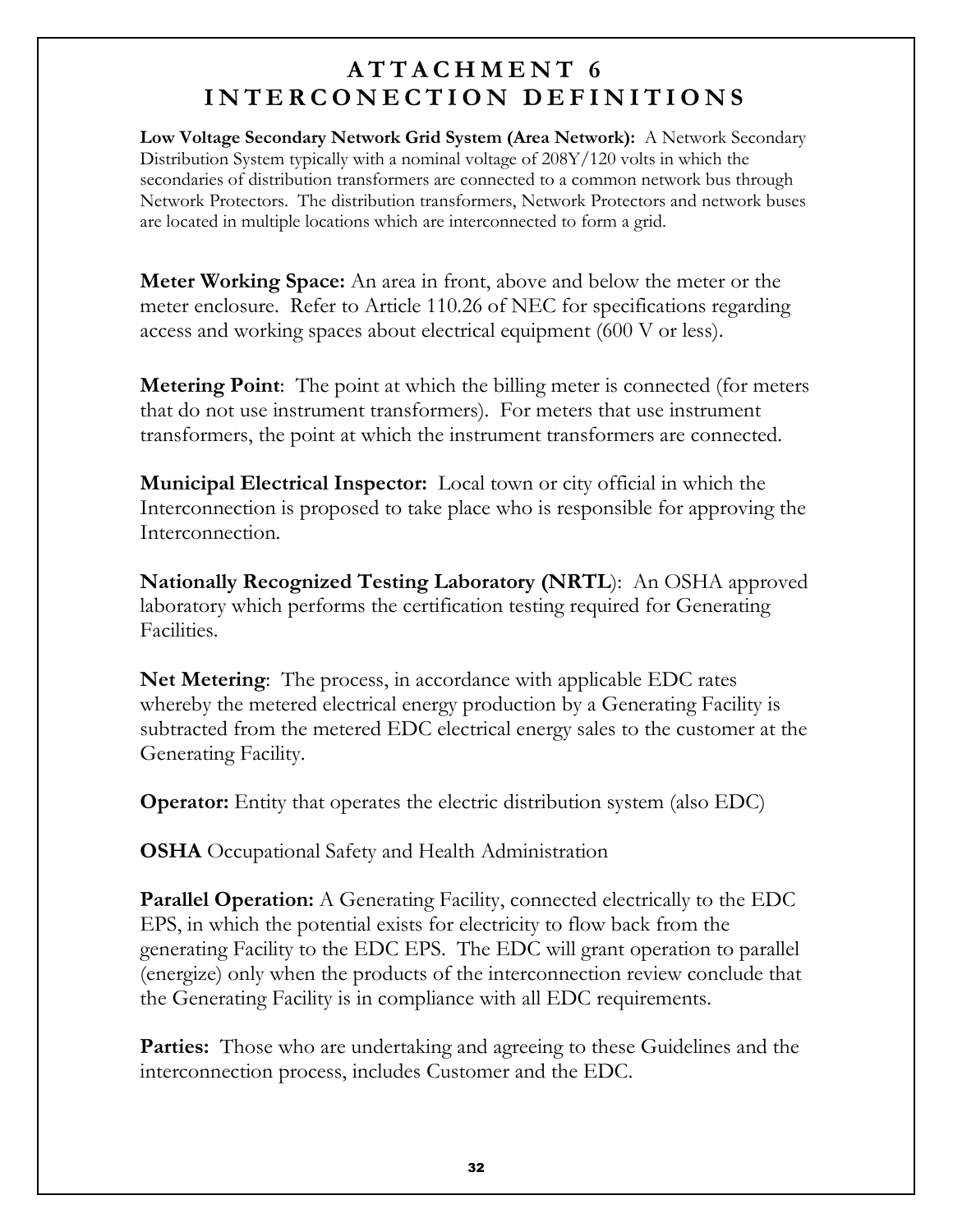**Periodic Interconnection Test:** Customer shall maintain all equipment and perform periodic tests of such equipment.

**Point of Interconnection:** The point where the Generating Facility is electrically connected to the Generator's electrical system.

**Primary** – Secondary configurations (formerly Master/Slave)- In electrical engineering language, master/slave terminology was formerly used as a model for a communication protocol in which one device or process (known as the *master*) controlled one or more other devices or processes (known as *slave*). The guidelines will refer to this controller relationship instead as primary secondary.

**Site Owner:** a person who as legal ownership of a property and has the right to use it and has full control over it unless prevented by some agreement.

**UI:** The United Illuminating Company. UI's service area includes the principal cities of Bridgeport and New Haven and their surrounding municipalities: Ansonia, Derby, East Haven, Easton, Fairfield, Hamden, Milford, North Branford, North Haven, Orange, Shelton, Stratford, Trumbull, West Haven and Woodbridge.

UL1741: Underwriters Laboratories Standard 1741 "Inverters, Converters, Controllers and Interconnection System Equipment for Use With Distributed Energy Resources"

Utility Grade Relay: A relay that is constructed to comply with, as a minimum, the most current version of the following standards; ANSI/ IEEE C37.90, ANSI/ IEEE C37.90.1, ANSI/ IEEE C37.90.2, ANSI/ IEEE C37.90.3 and; IEEE C37.98 Seismic Testing (fragility) of Protective and Auxiliary Relays, ANSI C37.2 Electric Power System Device Function Numbers, IEC 255-21-1 Vibration, IEC 255-22-2 Electrostatic Discharge, and IEC 255-5 Insulation (Impulse Voltage Withstand).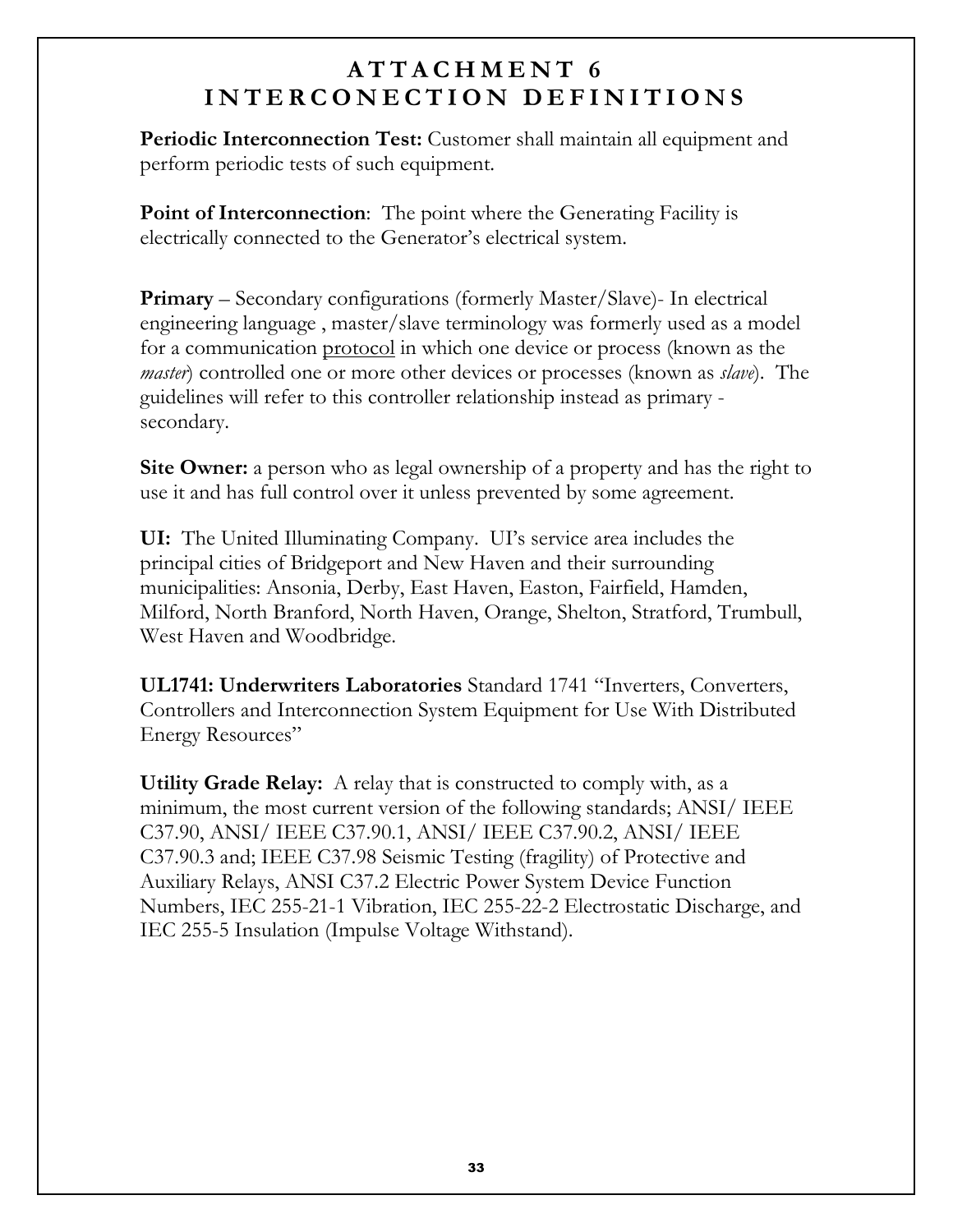#### $ATTACHMENT$  7 CODES AND STANDARDS

The EDCs recommends that the following existing codes and standards (in addition to any successor codes and standards) shall be applied as appropriate:

ANSI C12.1-2001 "American National Standard for Electric Meter Code for Electricity Metering"

ANSI C84.1-1995 Electric Power Systems and Equipment - Voltage Ratings (60 Hertz)

ANSI/IEEE C37.90-1989 IEEE Standard "Relays and Relay Systems Associated with Electric Power Apparatus"

ANSI/IEEE C37.90-1-1989 IEEE Standard "Surge Withstand Capability [SWC] Tests for Protective Relays and Relay Systems"

ANSI/IEEE Std C37.90.2 (1995), IEEE Standard "Withstand Capability of Relay Systems to Radiated Electromagnetic Interference from Transceivers"

ANSI/IEEE C62.41-1991 "Recommended Practice on Surge Voltages in Low Voltage AC Power Circuits"

ANSI/IEEE Std C62.41.2-2002, IEEE Recommended Practice on Characterization of Surges in Low Voltage (1000V and Less) AC Power Circuits

ANSI/IEEE Std C62.45-1992 (R2002), IEEE Recommended Practice on Surge Testing for Equipment Connected to Low-Voltage (1000V and Less) AC Power Circuits

IEC 1000-4-15 Flicker meter- Functional and Design Specifications

IEEE Std p1453 Draft, Recommended Practices for Measurement and Limits of Voltage Flicker on AC Power Systems

IEEE p 1547.1 2006 Std for Conformance Test Procedures for Equipment Interconnecting Distributed Resources with Electric Power Systems